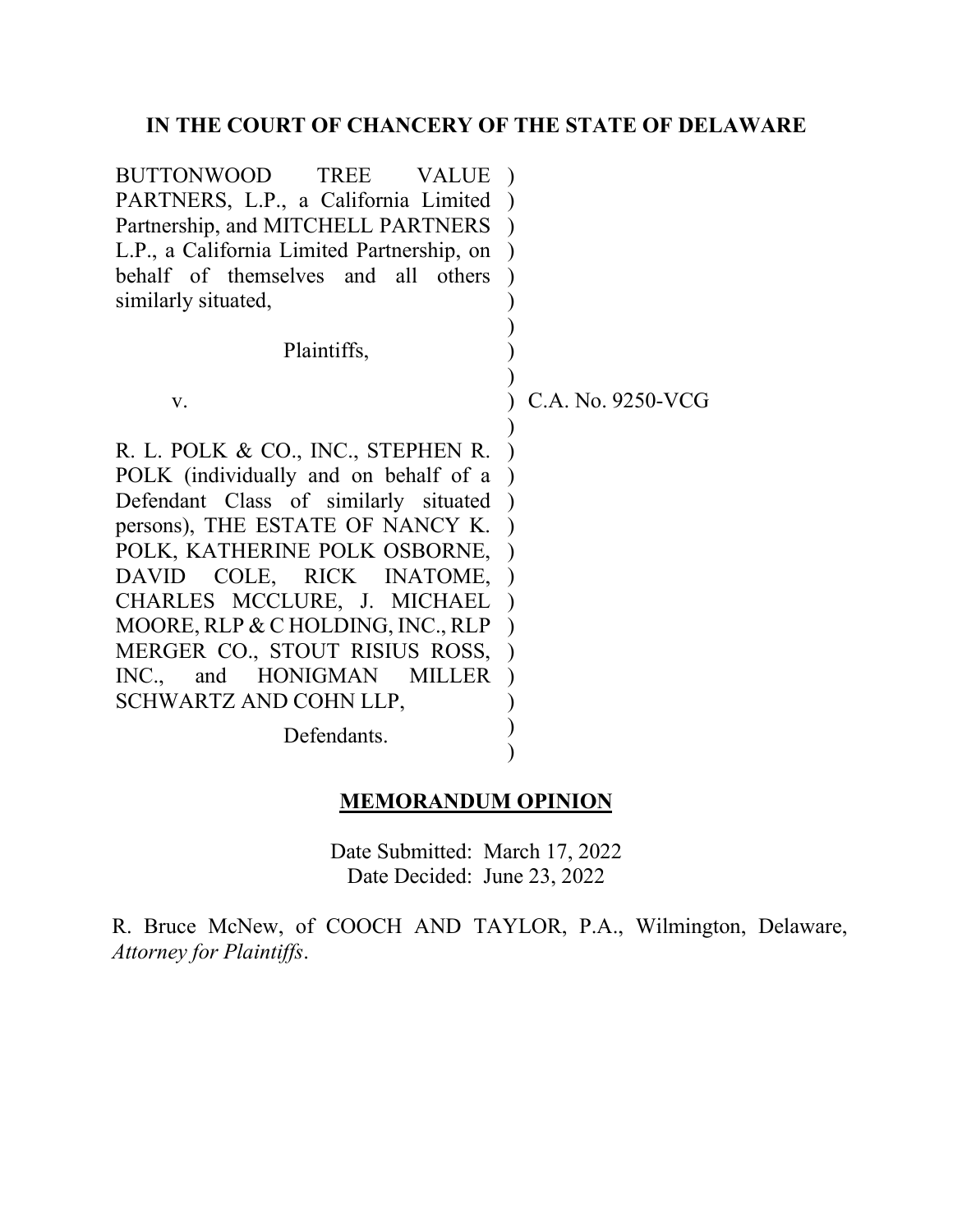David A. Dorey, of BLANK ROME LLP, Wilmington, Delaware; OF COUNSEL: Christopher M. Mason, of NIXON PEABODY LLP, New York, New York, and Carolyn G. Nussbaum, of NIXON PEABODY LLP, Rochester, New York, *Attorneys for Defendants.*

**GLASSCOCK, Vice Chancellor**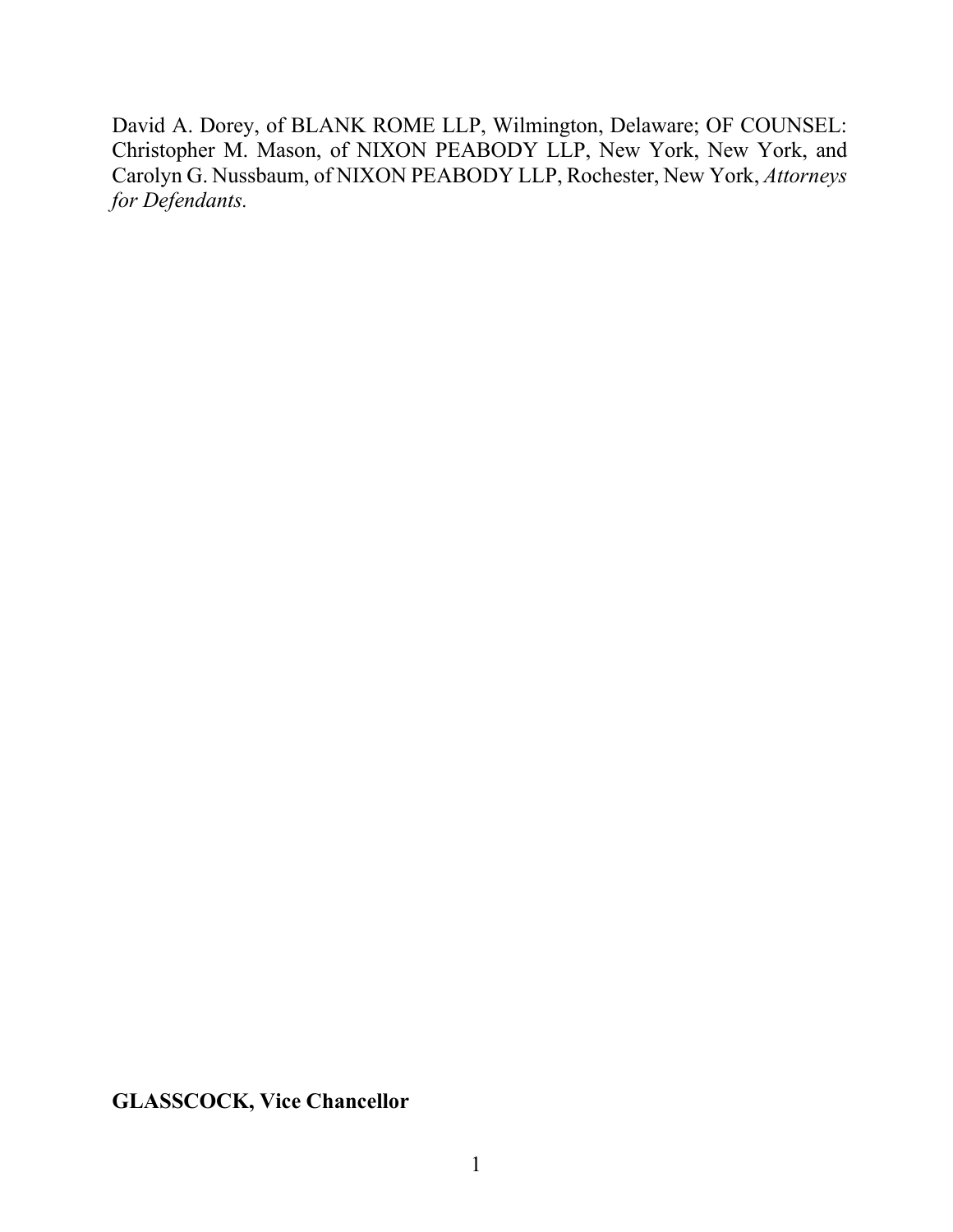This matter alleges that corporate fiduciaries caused a company to do a self-tender at an inadequate price, based upon misleading disclosures to stockholders. The Plaintiffs are company stockholders who tendered, or sold into the market during the tender period. This brief Memorandum Opinion addresses the Plaintiffs' request to certify both a Plaintiff class and a Defendant class. The Defendants have tenaciously opposed certification of a class, invoking presque vu in this judge.<sup>1</sup> For the reasons that follow, the former request is granted, insofar as the matter addresses breach of duty claims and nominal damages. The latter request to certify a Defendant class I find unsustainable under Rule 23. Both decisions are explained below.

#### **I. BACKGROUND**

What follows is a brief adumbration of the facts necessary for this Memorandum Opinion. Curious readers should refer to my opinion resolving a motion to dismiss in this case, *Buttonwood Tree Value Partners, L.P. v. Polk & Co., Inc.*, 2017 WL 3172722 (Del. Ch. July 24, 2017), for a fuller recitation of the Plaintiffs' allegations.

<sup>1</sup> *See, e.g.*, *In re Straight Path Commc'ns Inc. Consol. S'holder Litig.*, 2022 WL 2236192 (Del. Ch. June 14, 2022).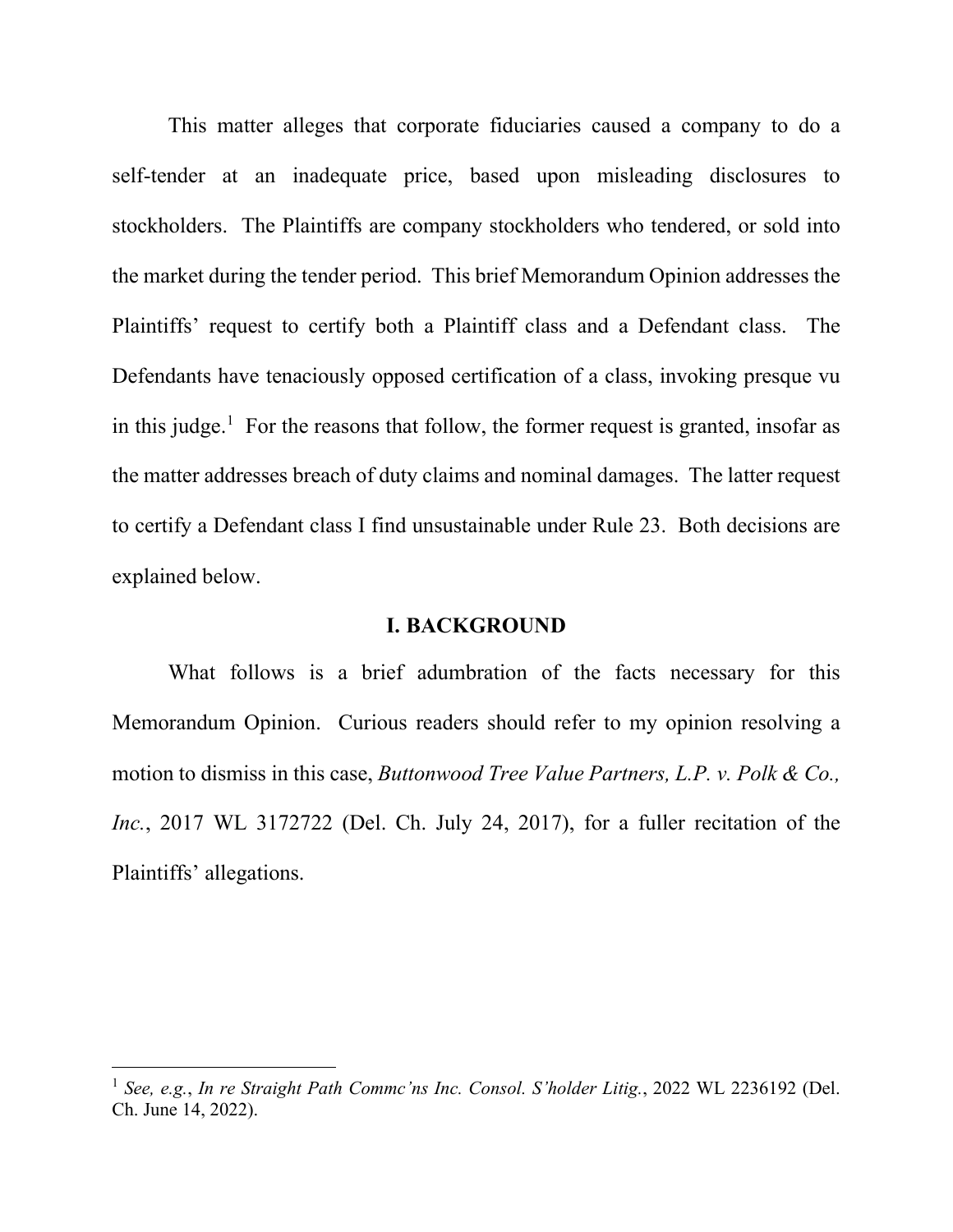## *A. The Relevant Parties and Non-Parties*

Former Defendant R.L. Polk and Co., Inc. ("Polk" or the "Company") is a Delaware corporation with its headquarters in Michigan.<sup>2</sup> Founded in 1870, the Company has since been majority owned and controlled by members of the Polk family (the "Polk Family").<sup>3</sup> In March 2011, Polk made a tender offer to all Polk stockholders to purchase up to 37,037 shares of the Company's stock at a price of \$810 in cash per share (the "Self-Tender") between March 31, 2011 and May 16, 2011 (the "Self-Tender Period").<sup>4</sup> Although the Company was a named defendant in this action, I dismissed it from this matter at oral argument on May 31, 2017.5

Plaintiff Buttonwood Tree Value Partners, L.P. ("Buttonwood") was a California limited partnership and held stock in Defendant Polk at all relevant times.<sup>6</sup> Buttonwood tendered 1,048 shares into the Self-Tender.<sup>7</sup> Buttonwood, whose owner passed away in late  $2016$ ,<sup>8</sup> filed a certificate of cancellation in October 2020 terminating its existence as a California limited partnership.<sup>9</sup> Buttonwood's

<sup>2</sup> *Buttonwood*, 2017 WL 3172722, at \*1.

<sup>3</sup> *Id.*

 $^{4}$  *Id.* at  $*4$ .

<sup>5</sup> *See* Oral Arg. Defs.' Mots. Dismiss Partial Rulings Ct. at 97:13–14, Dkt. No. 196.

<sup>6</sup> *Buttonwood*, 2017 WL 3172722, at \*1.

 $^7$  *Id.* 

<sup>8</sup> Dep. 30(b)(6) Witness Philip Milner, Dkt. No. 307 at 16:23–25 [hereinafter "Milner Dep."].

<sup>&</sup>lt;sup>9</sup> Decl. David A. Dorey Attaching Ex. Supp. Defs.' Opp. Pls.' Mot. Certification Pl. Class Def. Class, Ex. A, Dkt. No. 308 [hereinafter "Buttonwood Cert. Cancellation"].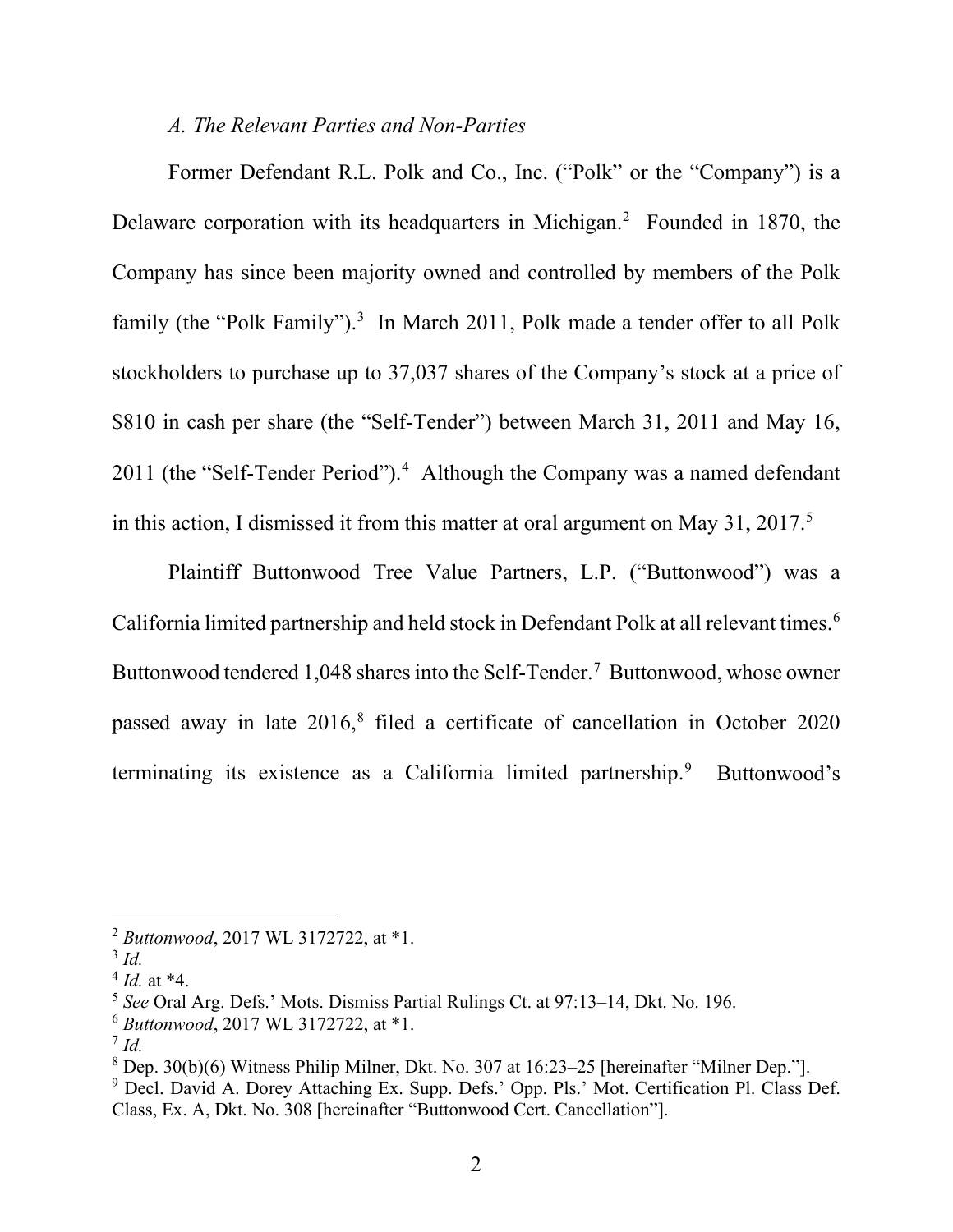liquidating partner has appointed Philip Milner, a former Buttonwood employee, to serve as its representative in connection with this litigation.<sup>10</sup>

Plaintiff Mitchell Partners L.P. ("Mitchell") is a California limited partnership that held stock in Polk at all relevant times.<sup>11</sup> Mitchell sold 700 shares of Polk in a private transaction during the Self-Tender Period for \$811 per share.<sup>12</sup>

Defendant Stephen Polk was the Company's President, CEO, and the chairman of its board of directors (the "Board") during the relevant period.<sup>13</sup> Stephen Polk also controlled the voting power of Polk shares owned by the Polk family, with the exception of shares owned by two family members.<sup>14</sup> Two other Polk family members—Katherine Polk Osborne and Nancy Polk—are also members of the Polk Board and defendants in this litigation (together with Stephen Polk, the "Polk Family Directors").<sup>15</sup> Stephen Polk serves as a fiduciary for two Polk-related trusts, the Ralph L. and Winifred E. Polk Foundation and the Jane Polk Read Trust (the "Polk Trusts"), which together tendered 10,500 shares in the Self-Tender.<sup>16</sup>

<sup>&</sup>lt;sup>10</sup> Milner Dep. at 9:3–12, 15:15–16:5.

<sup>11</sup> *Buttonwood*, 2017 WL 3172722, at \*1.

<sup>12</sup> *Id.*

 $13$  *Id.* at  $*2$ .

<sup>&</sup>lt;sup>14</sup> Decl. McNew Attaching Exs. Supp. Pls.' Mot. Certification Pl. Class Def. Class, Dkt. No. 295, Ex. 15.

<sup>15</sup> *Buttonwood*, 2017 WL 3172722, at \*2.

<sup>&</sup>lt;sup>16</sup> Second Am. Verified Class Action Compl. ¶¶ 34 n.4, 69 [hereinafter the "SAC"].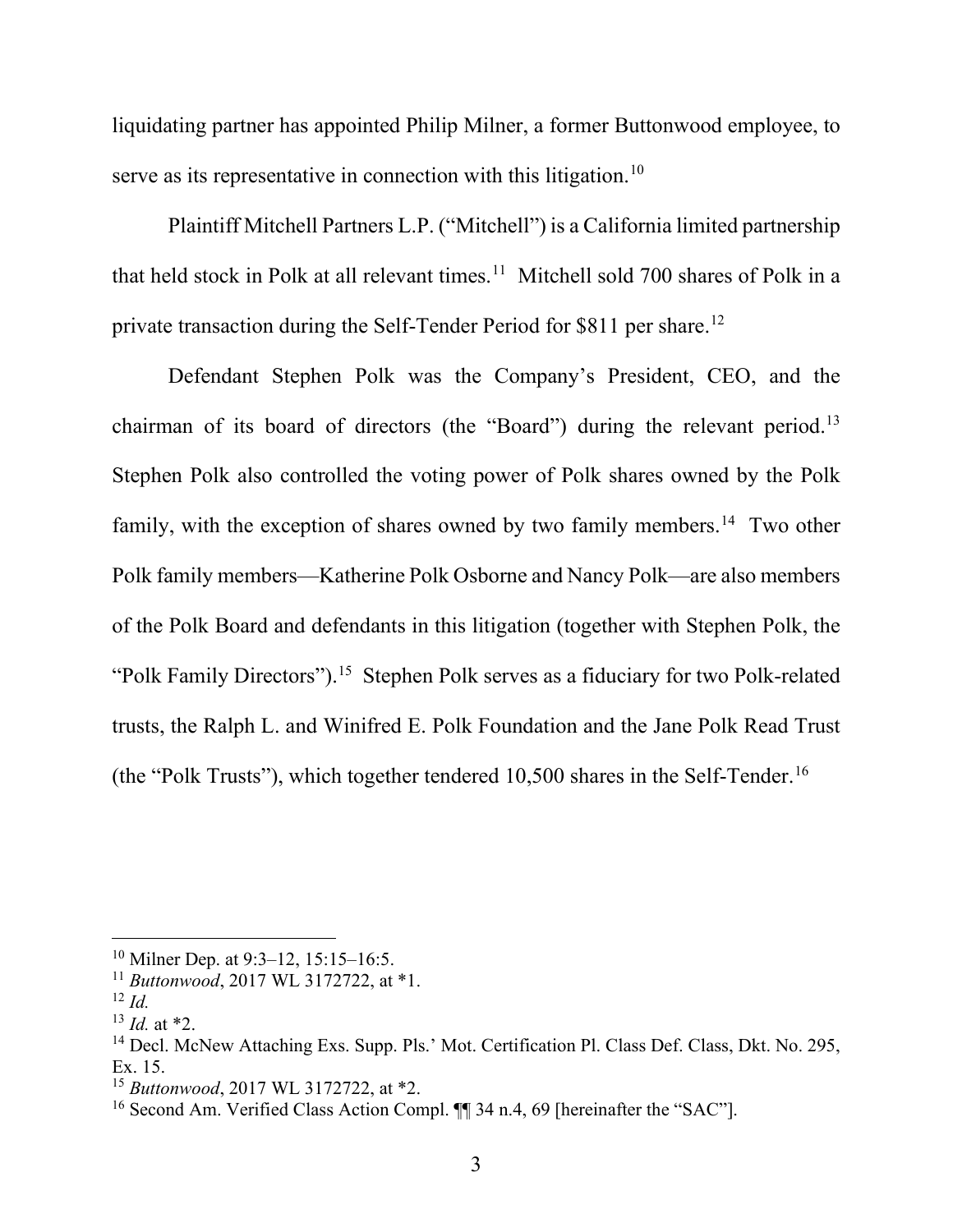# *B. Factual Background*

At a high level, the Plaintiffs contend that the Self-Tender significantly undervalued Polk. The Self-Tender offered to purchase Polk stock at a price of \$810 in cash per share, which valued the Company at  $$434.5$  million.<sup>17</sup> But two years later, in June 2013, the Defendants allegedly conducted a freeze-out of its stockholders who were not Polk Family members, and sold the Company for \$1.341 billion.<sup>18</sup> Polk stockholders who tendered in the Self-Tender would have received \$2,675 per share in the 2013 sale—over 300% more than the \$810 per share they received in the Self-Tender.<sup>19</sup> In addition, the former Polk stockholders who participated in the Self-Tender or sold into the market during the Self-Tender Period allegedly missed out on several "extraordinary" dividends that Polk issued after the 2011 Self-Tender and before the 2013 sale.<sup>20</sup>

According to the Plaintiffs, in the years preceding the Self-Tender, Polk had explored transactions that valued the Company above the Self-Tender valuation, and that were designed to eliminate non-Polk Family members. For example, in 2008, Polk allegedly explored a potential self-tender at \$850 per share.<sup>21</sup> Likewise, in 2010, the Company explored a potential short-form merger that would have

- <sup>18</sup> *Id.* at \*5.
- <sup>19</sup> *Id.*
- <sup>20</sup> *Id.*
- $^{21}$  *Id.* at \*2.

<sup>17</sup> *Buttonwood*, 2017 WL 3172722, at \*4.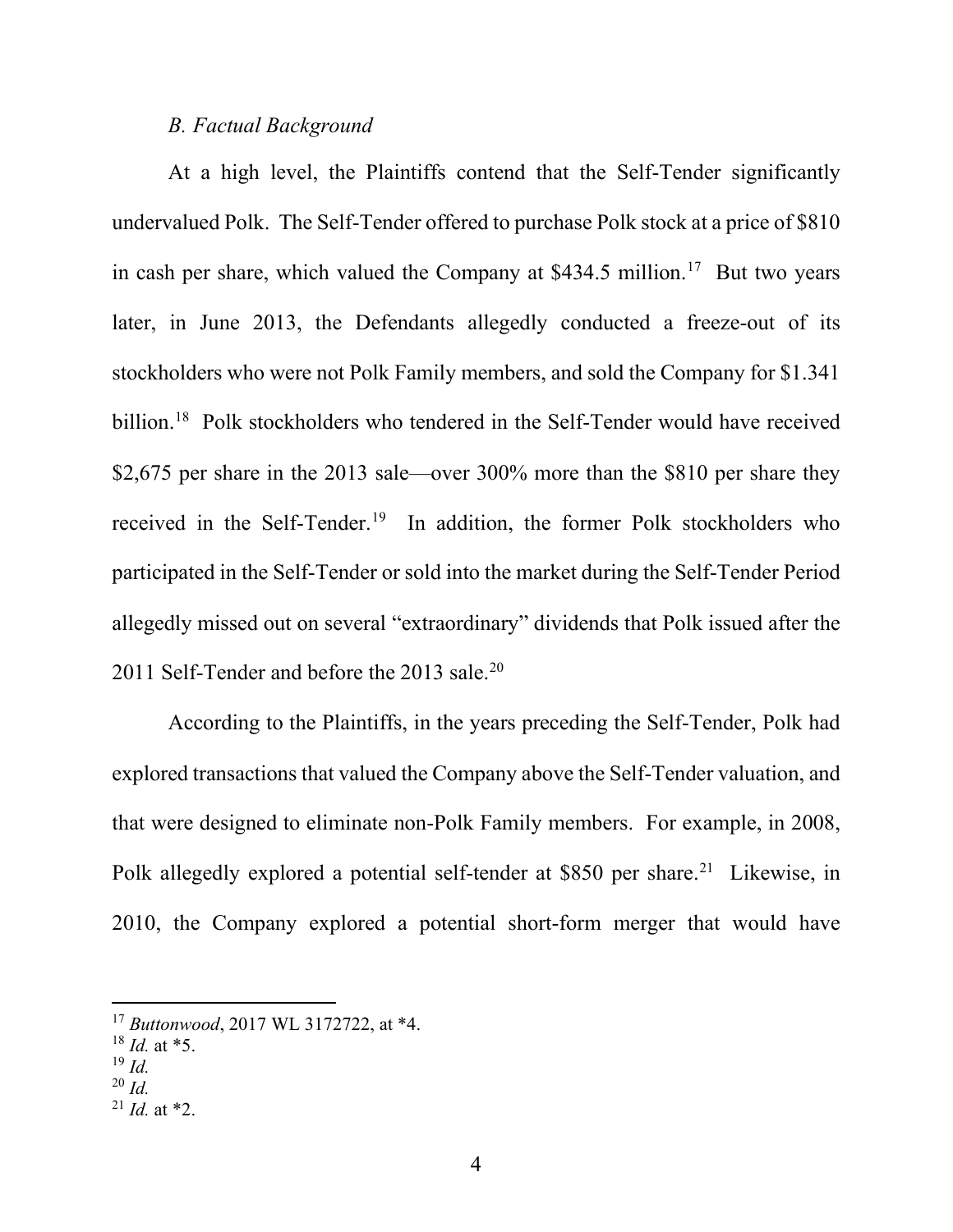eliminated minority stockholders.<sup>22</sup> According to the Plaintiffs, these earlier explorations indicate that it was the Defendants' plan all along to eliminate non-Polk Family members at a depressed valuation before selling the Company for much more. 23

The Plaintiffs contend that the Company's Offer to Purchase for Cash (the "Offer To Purchase"), made in connection with the 2011 Self-Tender, was materially misleading because it failed to disclose certain details relating to the 2008 self-tender explorations or the 2010 short-form merger explorations.<sup>24</sup> The Plaintiffs contend that, by omitting these details, the Offer To Purchase misled the Polk stockholders into believing that the Self-Tender "was a unique and rare opportunity for liquidity at above market prices," when in fact the Polk Family planned to sell the Company at a much greater valuation.25 The Plaintiffs thus seek to hold the Defendants liable for breaches of their duty of loyalty (or care) in connection with the inadequate disclosures in way of the Offer To Purchase.<sup>26</sup> They seek, primarily, approximately \$62 million in rescissory damages related to the alleged misleading disclosures.<sup>27</sup>

<sup>22</sup> *Id.* at \*2–3.

<sup>&</sup>lt;sup>23</sup> Opening Br. Supp. Pls.' Mot. Certification Pl. Class Def. Class, Dkt. No. 294 at 9–12 [hereinafter] "Pls.' OB"].

 $^{24}$  *Id.* at 9–11.

<sup>25</sup> *Id.* at 11–12.

<sup>26</sup> SAC ¶¶ 102–18.

<sup>27</sup> Pls.' OB at 12, 22, 34.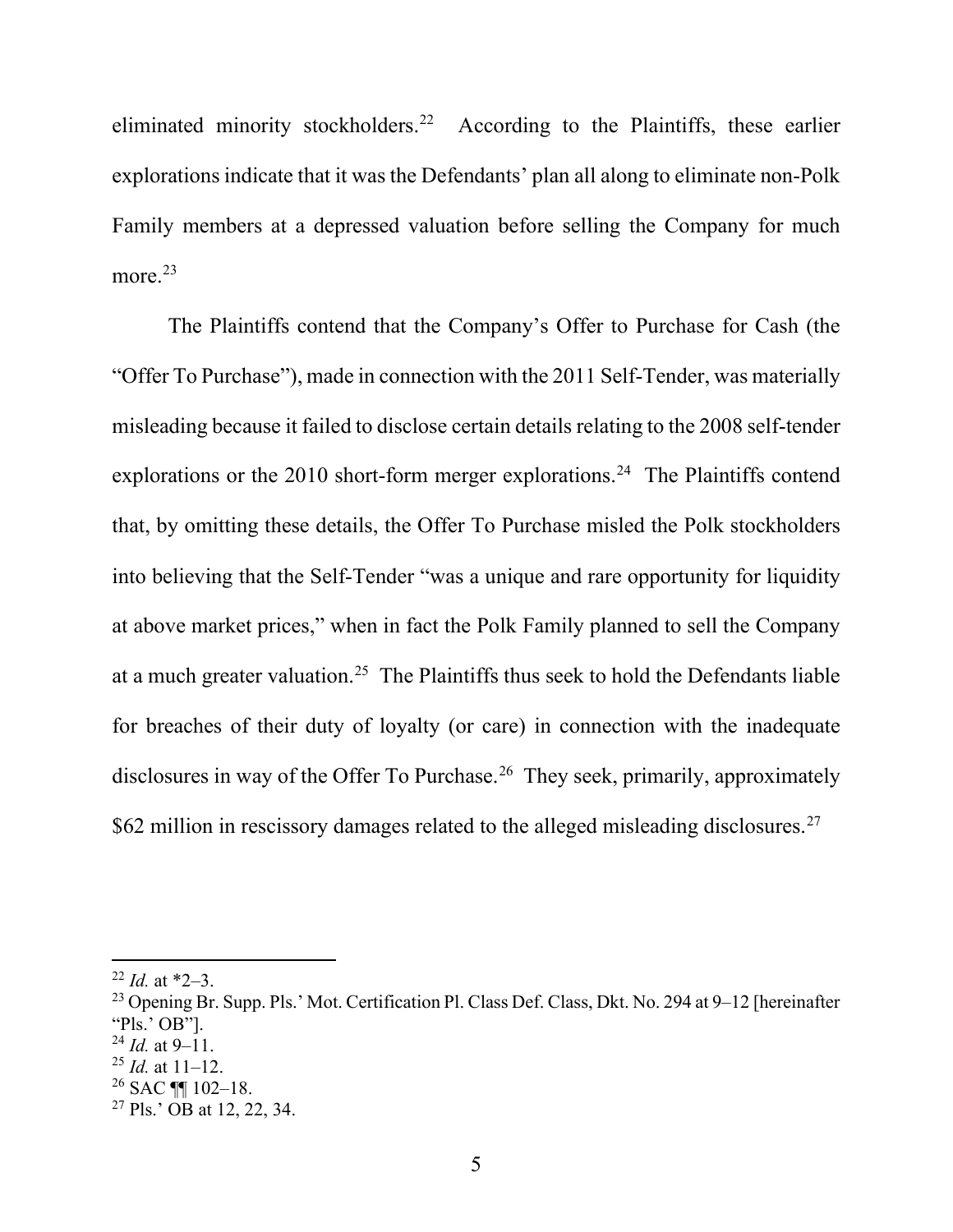## *C. Procedural History*

The Plaintiffs filed their Second Amended Complaint on December 19, 2016.28 On July 24, 2017, I denied motions to dismiss brought by the Polk Family and the Polk Family Directors because it was reasonably conceivable that they formed a control group and that the Self-Tender was a self-dealing transaction subject to entire fairness review.<sup>29</sup> I also dismissed claims against the Polk directors who were not members of the Polk Family and aiding and abetting claims against Polk's third-party advisors.<sup>30</sup> The parties then proceeded to discovery.<sup>31</sup>

On November 11, 2021, the Plaintiffs filed the instant motion for class certification (the "Motion"), seeking to certify both a plaintiff class and a defendant class.<sup>32</sup> The Defendants opposed class certification on January 11, 2022,<sup>33</sup> and the Plaintiffs filed a reply brief in support of class certification on February 9, 2022.<sup>34</sup> I held oral argument on March 17, 2022, and I consider the matter fully submitted as of that date.

<sup>28</sup> *See generally* SAC.

<sup>29</sup> *Buttonwood*, 2017 WL 3172722, at \*6–7.

<sup>30</sup> *Id.* at \*7–11.

<sup>31</sup> *See generally*, *Buttonwood Tree Value Partners, L.P. v. R. L. Polk & Co.*, 2021 WL 3237114 (Del. Ch. July 30, 2021).

<sup>&</sup>lt;sup>32</sup> See Pls.' Mot. Certification Pl. Class Def. Class., Dkt. No. 294.

<sup>33</sup> *See* Defs.' Br. Opp. Pls.' Mot. Certification Pl. Class Def. Class, Dkt. No. 308 [hereinafter "Defs.' AB"].

<sup>34</sup> *See* Reply Br. Supp. Pls.' Mot. Certification Pl. Class Def. Class, Dkt. No. 313 [hereinafter "Pls.' RB"].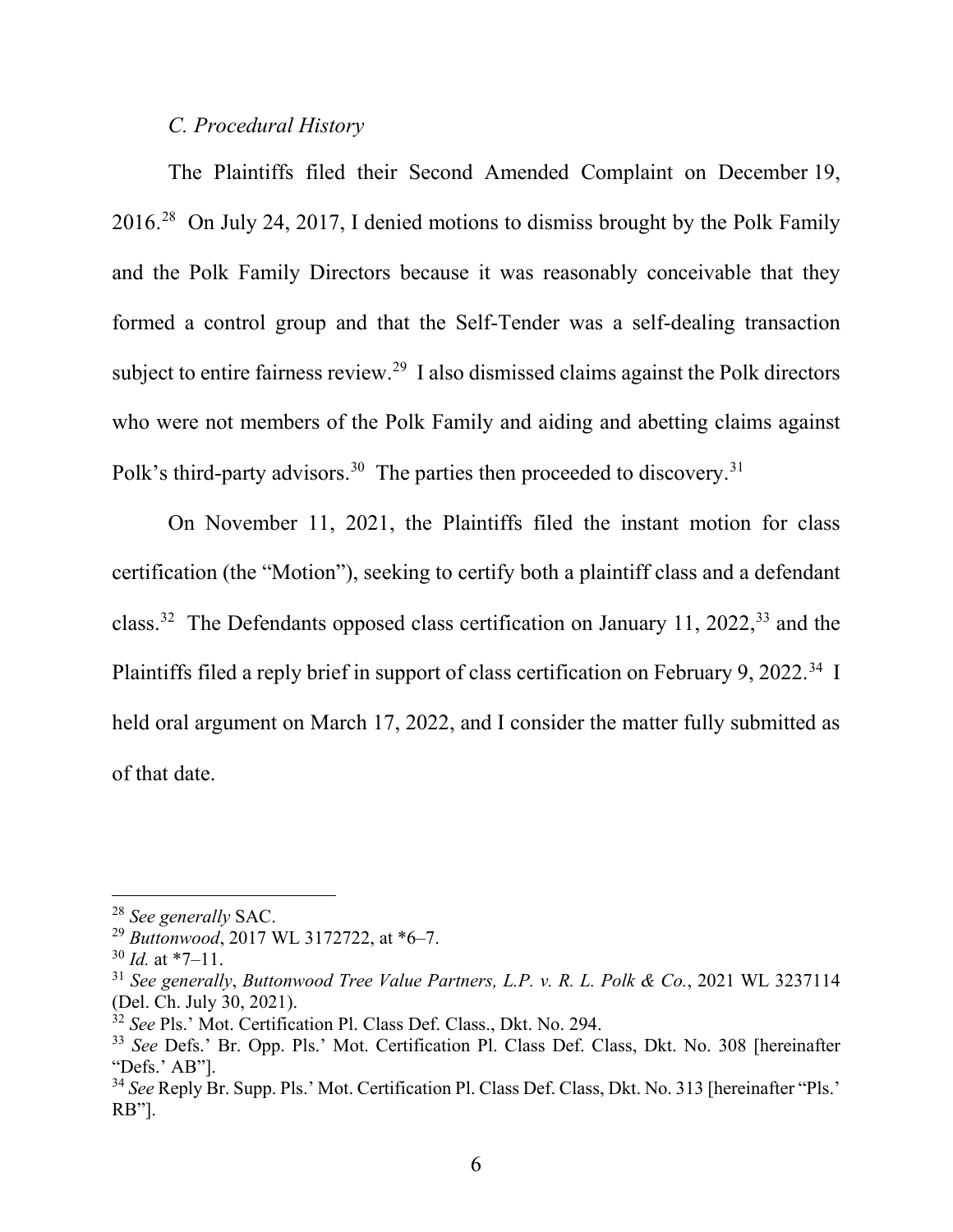#### **II. ANALYSIS**

## *A. Legal Standard*

The Motion seeks certification of a plaintiff class and a defendant class in this litigation. Class certification, which is governed by Court of Chancery Rule 23, is a two-step process. First, the putative class must meet all four criteria delineated in Rule 23(a), and second, it must meet one of the criteria within Rule  $23(b)$ .<sup>35</sup> "When appropriate[,] [] an action may be brought or maintained as a class action with respect to particular issues," or "a class may be divided into subclasses and each subclass treated as a class."<sup>36</sup>

The determination of whether to certify a class is a matter of this Court's discretion.37 This Court must undertake a "rigorous analysis" in certifying a class, and "make an explicit determination on the record of the propriety of the class action according to the requisites of Rule  $23(a)$  and (b).<sup>38</sup> The Plaintiffs have the burden of satisfying the Rule 23 class certification requirements.<sup>39</sup> "Judicial interpretation of the Federal Rules respecting class actions . . . [is] persuasive authority for the interpretation of Court of Chancery Rule 23."40

<sup>35</sup> *In re Ebix, Inc. S'holder Litig.*, 2018 WL 3570126, at \*1 (Del. Ch. July 17, 2018).

 $36$  Ct. Ch. R. 23(c)(4).

<sup>37</sup> *See In re Celera Corp. S'holder Litig.*, 59 A.3d 418, 428 (Del. 2012) ("We review the Court of Chancery's determinations on Rule 23 class certification for abuse of discretion.").

<sup>38</sup> *Id.* at 432 (quoting *Prezant v. De Angelis*, 636 A.2d 915, 925 (Del. 1994)).

<sup>39</sup> *See Dieter v. Prime Comput., Inc.*, 681 A.2d 1068, 1071 (Del. Ch. 1996).

<sup>40</sup> *In re Countrywide Corp. S'holders Litig.*, 2009 WL 846019, at \*12 n.84 (Del. Ch. Mar. 31, 2009). It is not, however, controlling. *See Straight Path*, 2022 WL 2236192, at \*5.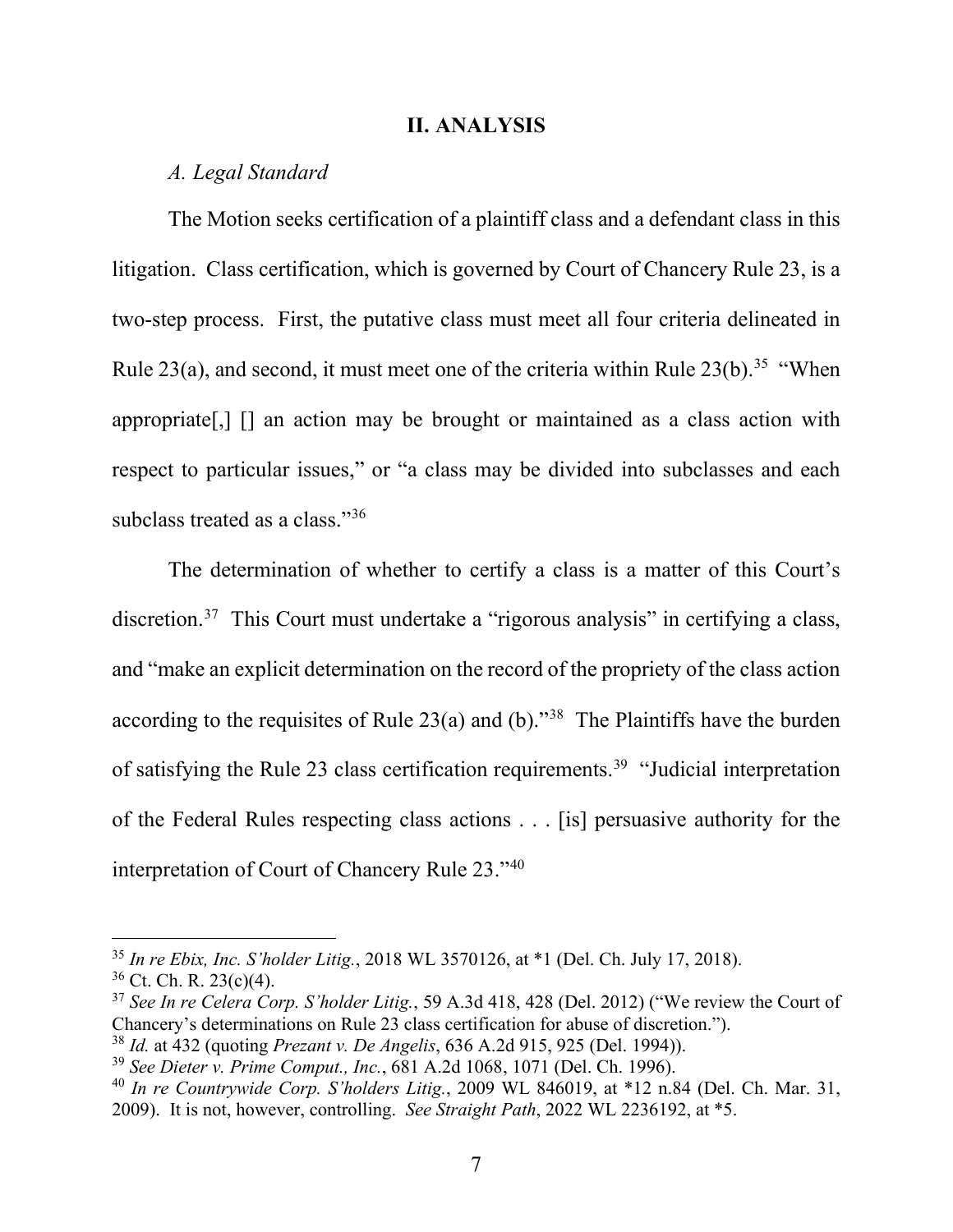I turn first to the proposed plaintiff class.

#### *B. The Plaintiff Class*

The Plaintiffs seek to certify a plaintiff class that is defined as follows:

all shareholders that tendered (and to the extent they tendered) shares into the Self-Tender, or who sold their shares (and to the extent they sold shares) into the market from the dissemination of the Offer To Purchase on March 31, 2011 until the close of the Self-Tender on May 16, 2011, and who have been harmed by Defendants' actions . . . . 41

Although the Defendants challenge nearly every element of Rule 23(a) and (b), one common theme runs throughout their opposition. According to the Defendants, each member of the plaintiff class will have to prove reliance, causation, and damages on an individualized basis, and those individualized issues are purportedly fatal to several requirements of Rule  $23.^{42}$  Because the Defendants assert this argument with respect to several elements of class certification, I address it at the outset.

The Defendants' position that each plaintiff class member will have to prove reliance, causation, and damages has some support in Delaware case law. In *Malone v. Brincat*, our Supreme Court held that "[a]n action for a breach of fiduciary duty arising out of disclosure violations in connection with a request for stockholder

<sup>41</sup> Proposed Order, Dkt. No. 294 ¶ 2 [hereinafter the "Proposed Order"].

<sup>42</sup> *See* Defs.' AB at 21–23, 29–30.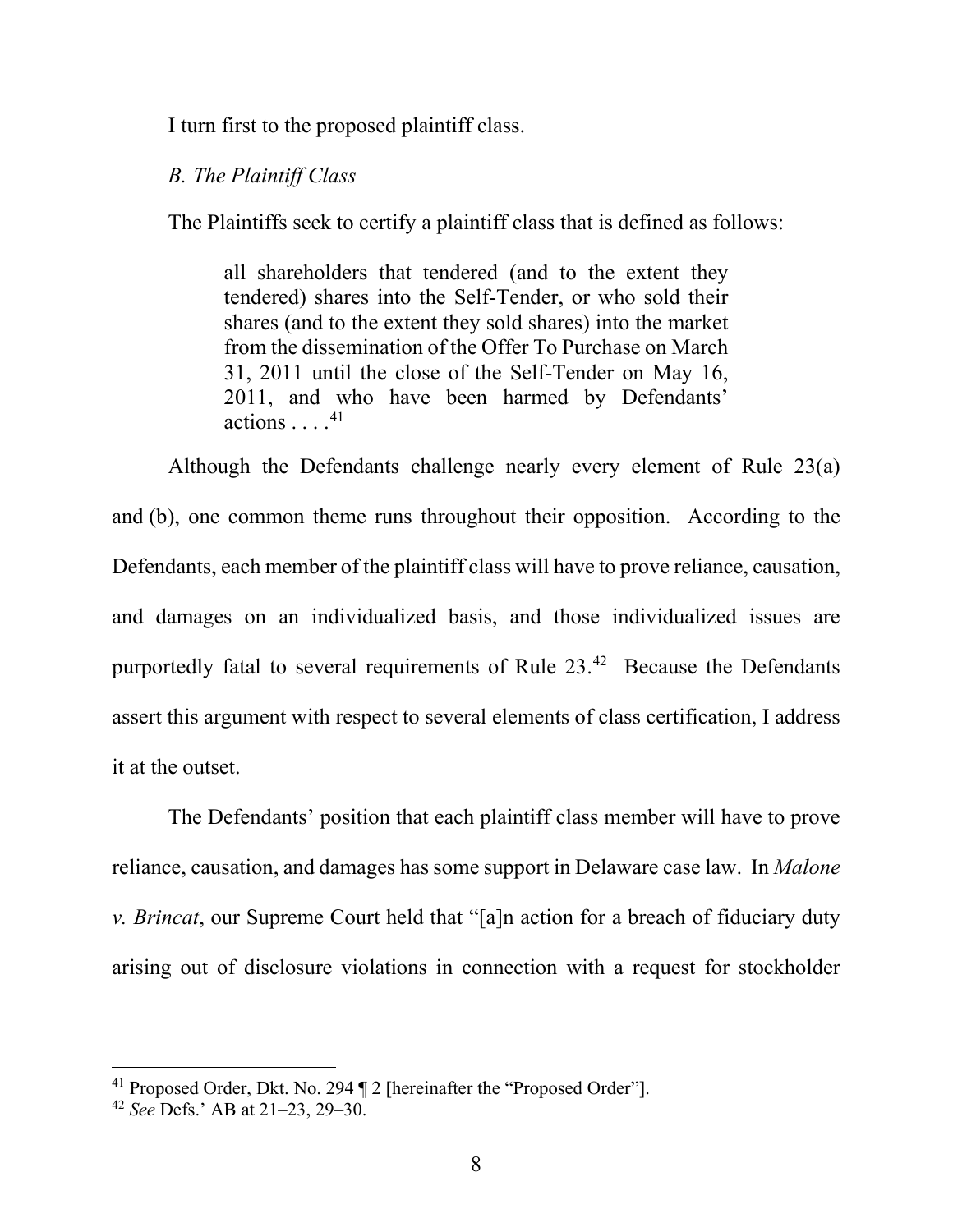action does not include the elements of reliance, causation, and actual quantifiable monetary damages."43 Delaware courts have characterized this rule as establishing "per se" damages for breaches of the duty of disclosure.<sup>44</sup>

But in subsequent Supreme Court opinions, culminating in *Dohmen v. Goodman*, our Supreme Court has clarified that this "per se damages rule" for breaches of the duty of disclosure "presumes only nominal damages" and "does not extend to compensatory damages." $45$  "[T]o recover compensatory damages," the *Dohmen* Court explained, "an investor who proves a breach of the fiduciary duty of disclosure must prove reliance, causation, and damages."46

The Defendants therefore argue that the Plaintiffs' duty of disclosure claim here, which seeks approximately  $$62$  million in damages,<sup>47</sup> will necessarily involve individual questions of reliance, causation, and damages that are fatal to several class certification requirements. For example, the Defendants point to evidence that Mitchell, a proposed class representative, sold only a small portion of its Polk stock in a private transaction during the Self-Tender Period because of "liquidity considerations,"48 which could suggest that it did not rely on the allegedly misleading Offer To Purchase.

<sup>43</sup> 722 A.2d 5, 12 (Del. 1998).

<sup>44</sup> *See Dohmen v. Goodman*, 234 A.3d 1161, 1168 (Del. 2020).

<sup>45</sup> *See id.* at 1168.

<sup>46</sup> *Id.* at 1175.

<sup>47</sup> *See* Pls.' OB at 12, 22, 34.

<sup>48</sup> Defs.' AB at 13, 26.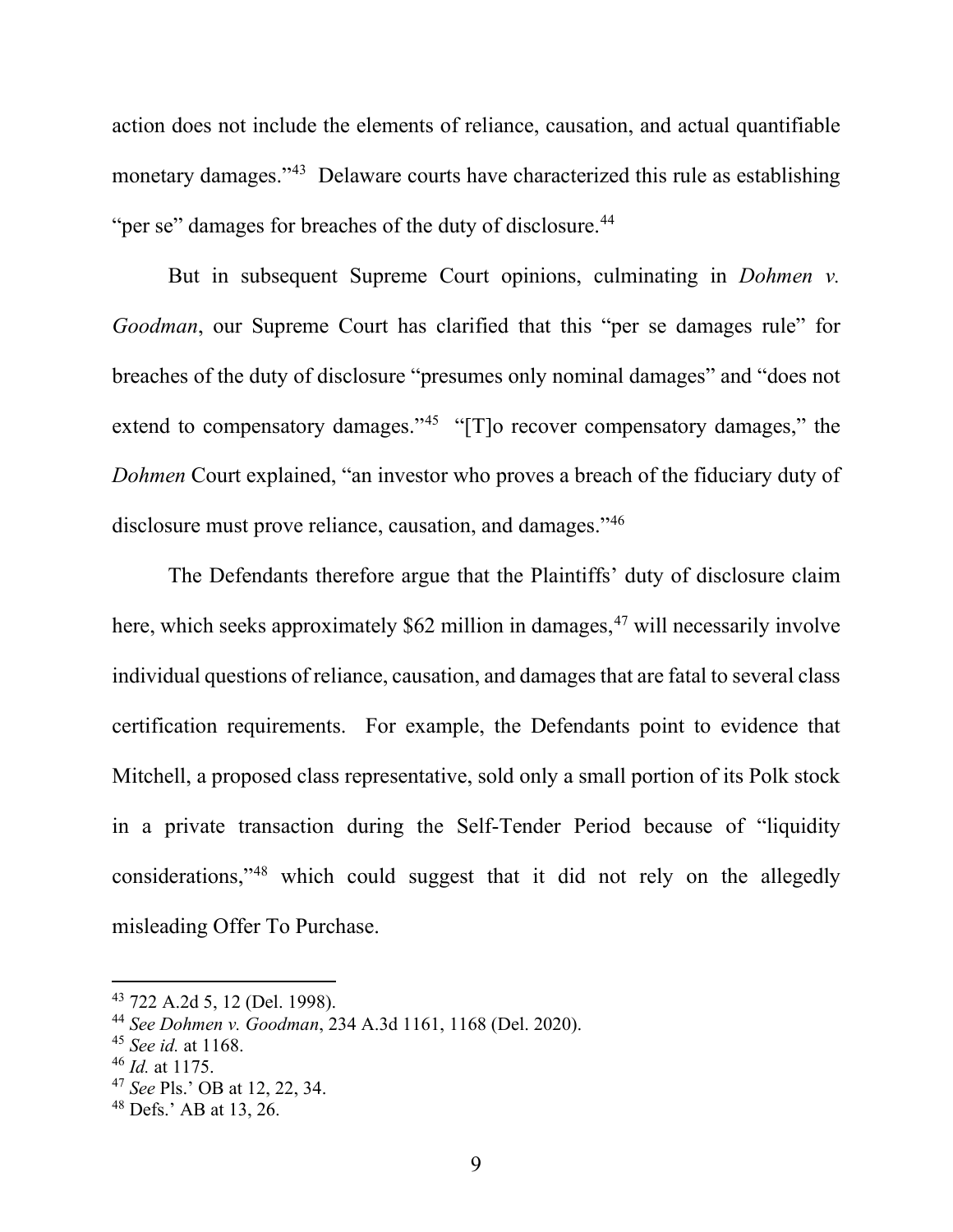The Defendants *may* ultimately be correct that, to recover rescissory damages,<sup>49</sup> each plaintiff class member will have to prove reliance, causation, and damages on an individualized basis.<sup>50</sup> But the Plaintiffs' request for relief here is broader than just rescissory damages. In particular, the Second Amended Complaint seeks "damages, including rescissory damages," and "other and further equitable relief as this Court may deem just and proper."51 That is broad enough to include nominal damages under *Malone*'s "per se" damages rule for breaches of the duty of disclosure.52

Accordingly, even if the Defendants here are correct that this matter will involve individualized questions relating to reliance, causation, and damages, those questions would be relevant only to the Plaintiffs' request for ultranominal<sup>53</sup> damages. But they are not relevant to the first order question of whether the Defendants breached their duty of disclosure—or whether they owe corresponding nominal damages.

<sup>49</sup> The Plaintiffs' primary request for relief seeks rescissory, not compensatory, damages. *See* Pls.' RB at 11, 20, 24–25. Unlike the latter, rescissory damages are the equivalent in restitution of equitable recission. I make no determination here whether the *Dohmen* analysis requires individual proof of entitlement to rescissory damages, which—unless I find liability for breach of duty—would be advisory at this stage.

<sup>&</sup>lt;sup>50</sup> I note that, although *Dohmen* requires investors seeking compensatory damages to prove reliance, causation, and damages in a breach of duty of disclosure claim, it did not consider whether such proof could, or could not, be established on a class-wide basis.

 $51$  SAC at 67–68.

<sup>52</sup> *Malone*, 722 A.2d at 12.

<sup>53</sup> *See supra* note 49.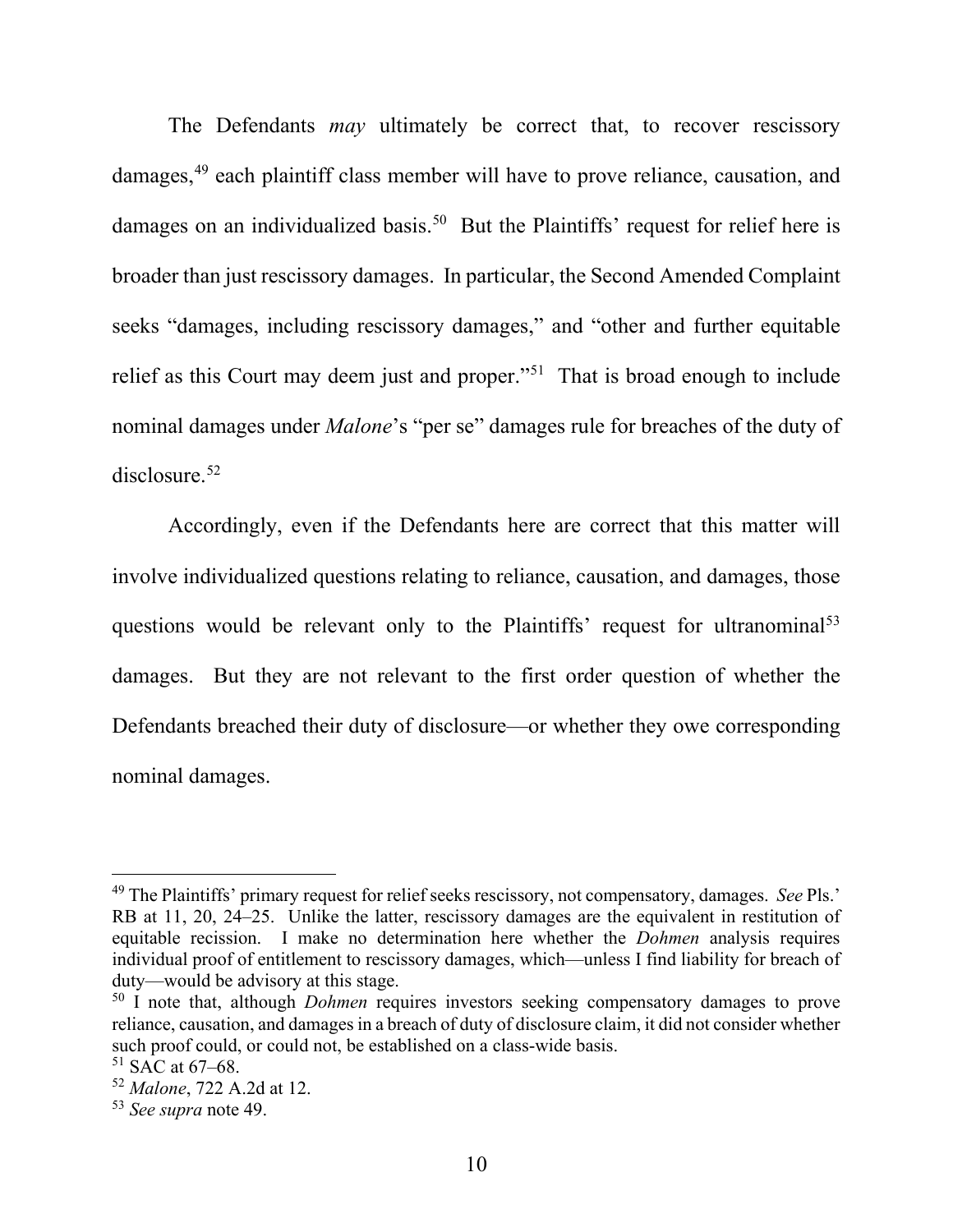I therefore consider the Plaintiffs' request for class certification only with respect to that first order question at this time.<sup>54</sup> As discussed below, I find that the Plaintiffs meet the Rule 23 class certification requirements with respect to the issue of breach. If the Plaintiffs succeed in proving that the Defendants breached their duty of disclosure, I will revisit class certification with respect to the Plaintiffs' request for ultranominal damages, and this matter will proceed to a separate damages trial accordingly.55

## 1. The Proposed Plaintiff Class Satisfies Rule 23(a)

Under Rule 23(a), four elements must be satisfied: "(1) numerosity; (2) commonality; (3) typicality; and (4) adequacy of representation."<sup>56</sup> I address each in turn.

## *a. Numerosity*

Rule  $23(a)(1)$  requires that the class be "so numerous that joinder of all members is impracticable."<sup>57</sup> "The test is not whether joinder of all the putative class members would be impossible, but whether joinder would be practical."58

<sup>&</sup>lt;sup>54</sup> Ct. Ch. R. 23(c)(4) ("When appropriate[,] [] an action may be brought or maintained as a class action with respect to particular issues.").

<sup>55</sup> *See* Ct. Ch. R. 42(b) ("The Court in furtherance of convenience or to avoid prejudice or when separate trials will be conducive to expedition and economy, may order a separate trial of any claim, cross-claim, counterclaim or third-party claim, or of any separate issue or of any number of claims, cross-claims, counterclaims, third-party claims or issues.").

<sup>56</sup> *CME Grp., Inc. v. Chicago Bd. Options Exch., Inc.*, 2009 WL 1547510, at \*4 (Del. Ch. June 3, 2009).

 $57$  Ct. Ch. R. 23(a)(1).

<sup>58</sup> *Marie Raymond Revocable Tr. v. MAT Five LLC*, 980 A.2d 388, 400 (Del. Ch. 2008), *aff'd sub nom. Whitson v. Marie Raymond Revocable Tr.*, 976 A.2d 172 (Del. 2009).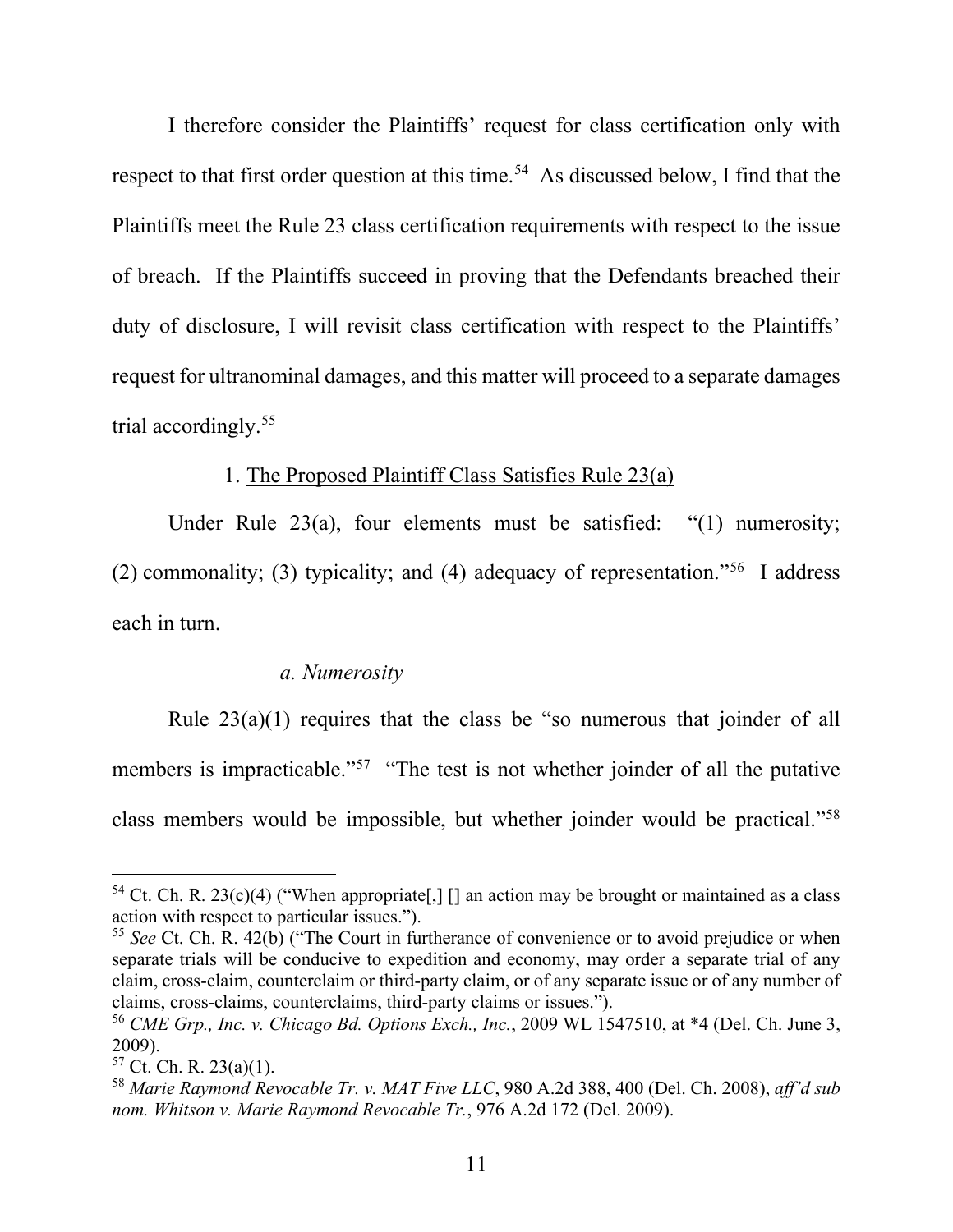"A showing of 'strong litigational inconvenience' in the prosecution of claims by the proposed class members is sufficient."59 In evaluating the numerosity requirement, the Court "is not controlled by strict numerical guidelines."60 "Rather, the Court may consider a number of factors, including the geographical diversity of the members of the proposed class and the size of each claim."61

The Plaintiffs here assert that the proposed plaintiff class is composed of between 58 and 64 members who owned 36,349 Polk shares.<sup>62</sup> Those members include 57 Polk stockholders who tendered their shares in the Self-Tender, and between one and seven Polk stockholders who sold stock in private transactions during the Self-Tender Period.<sup>63</sup> The Defendants do not dispute that the proposed class definition encompasses between 58 and 64 people, but they seek to subtract certain stockholders who they contend are situated differently.

First, the Defendants contend that the class should exclude members of the Polk Family who tendered their shares, because, according to the Defendants, those family members "would also be in the proposed defendant class."64 As discussed below, however, I decline to certify a defendant class in this matter.<sup>65</sup> But in any

<sup>59</sup> *Id.* (citation omitted).

<sup>60</sup> *Marhart, Inc. v. CalMat Co.*, 1992 WL 82365, at \*4 (Del. Ch. Apr. 22, 1992).

<sup>61</sup> *Id.*

<sup>62</sup> Pls.' OB at 22–23.

<sup>63</sup> *Id.* at 14–15.

<sup>&</sup>lt;sup>64</sup> Defs.' AB at 17.

<sup>65</sup> *See infra* § II.C.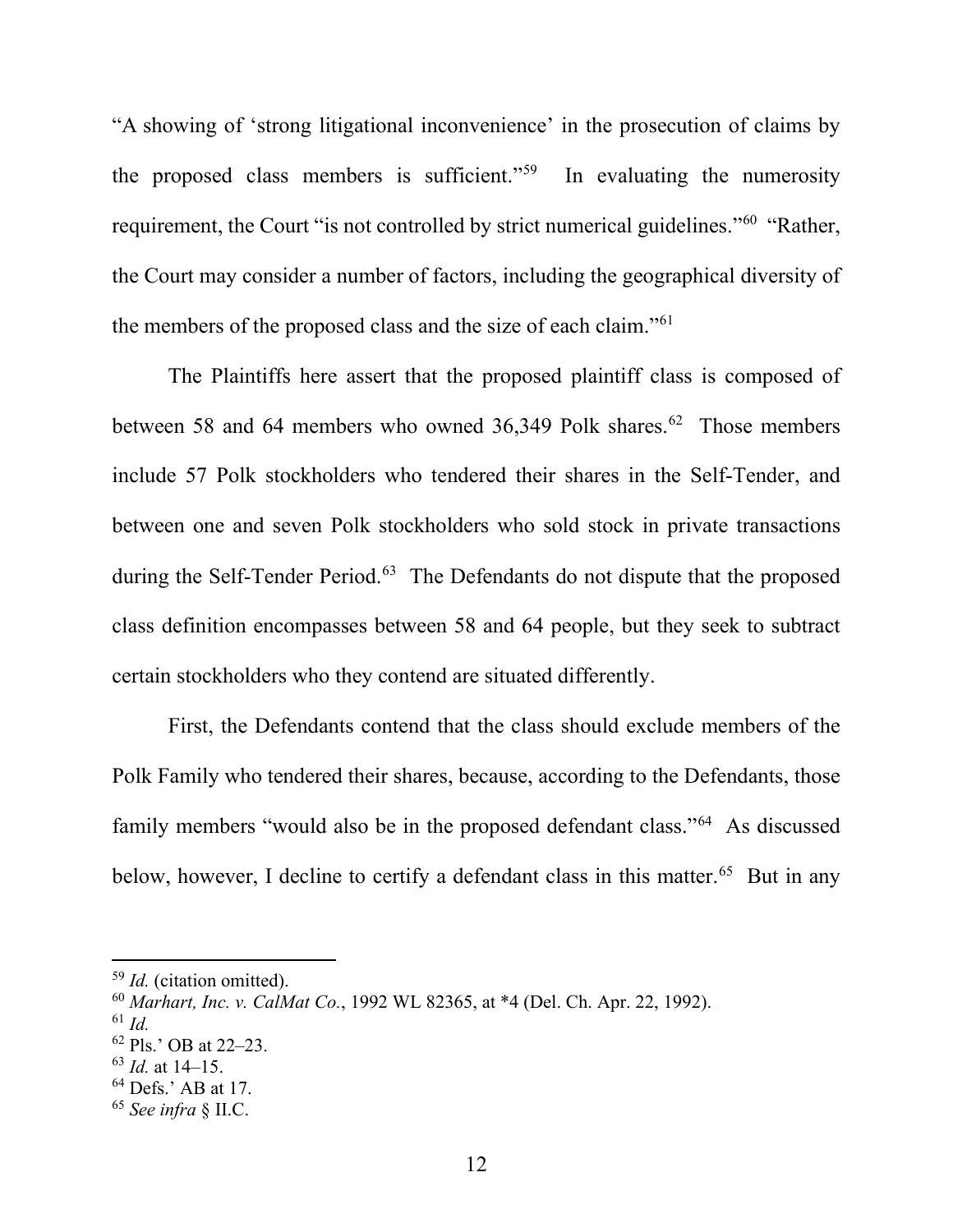event, the Plaintiffs specifically excluded stock tendered by Polk Family members from their proposed defendant class.<sup>66</sup> The Defendants are therefore wrong to suggest that including those Polk Family members in the plaintiff class would "[c]ount[] them on both sides."67

Second, the Defendants contend that the class should exclude, or separate into a subclass, the stockholders who sold their stock in private transactions during the Self-Tender Period instead of participating in the Self-Tender.<sup>68</sup> According to the Plaintiffs, between one and seven members of the proposed class fall into this category.69 The Defendants contend that these stockholders should be excluded from the class, because their claims are purportedly subject to unique "elements and defenses"—in particular, related to reliance, causation, and damages.<sup>70</sup> But as I explained above, any unique reliance, causation, and damages arguments are relevant only to the Plaintiffs' request for ultranominal damages; they are not relevant to the issue of whether the Defendants breached their duty of disclosure. Because this Memorandum Opinion addresses class certification only with respect to the issue of breach, I find no reason to exclude those seven stockholders from the proposed class at this time.

<sup>66</sup> Pls.' OB at 17 ("Shares of Polk owned by [the Polk Trusts] that were tendered into the Self-Tender are included in the Plaintiff Class and are not included in the Defendant Class.").

<sup>67</sup> *See* Defs.' AB at 17.

<sup>68</sup> *See id.* at 17–18.

<sup>69</sup> Pls.' OB at 14–15.

<sup>70</sup> Defs.' AB at 17–18.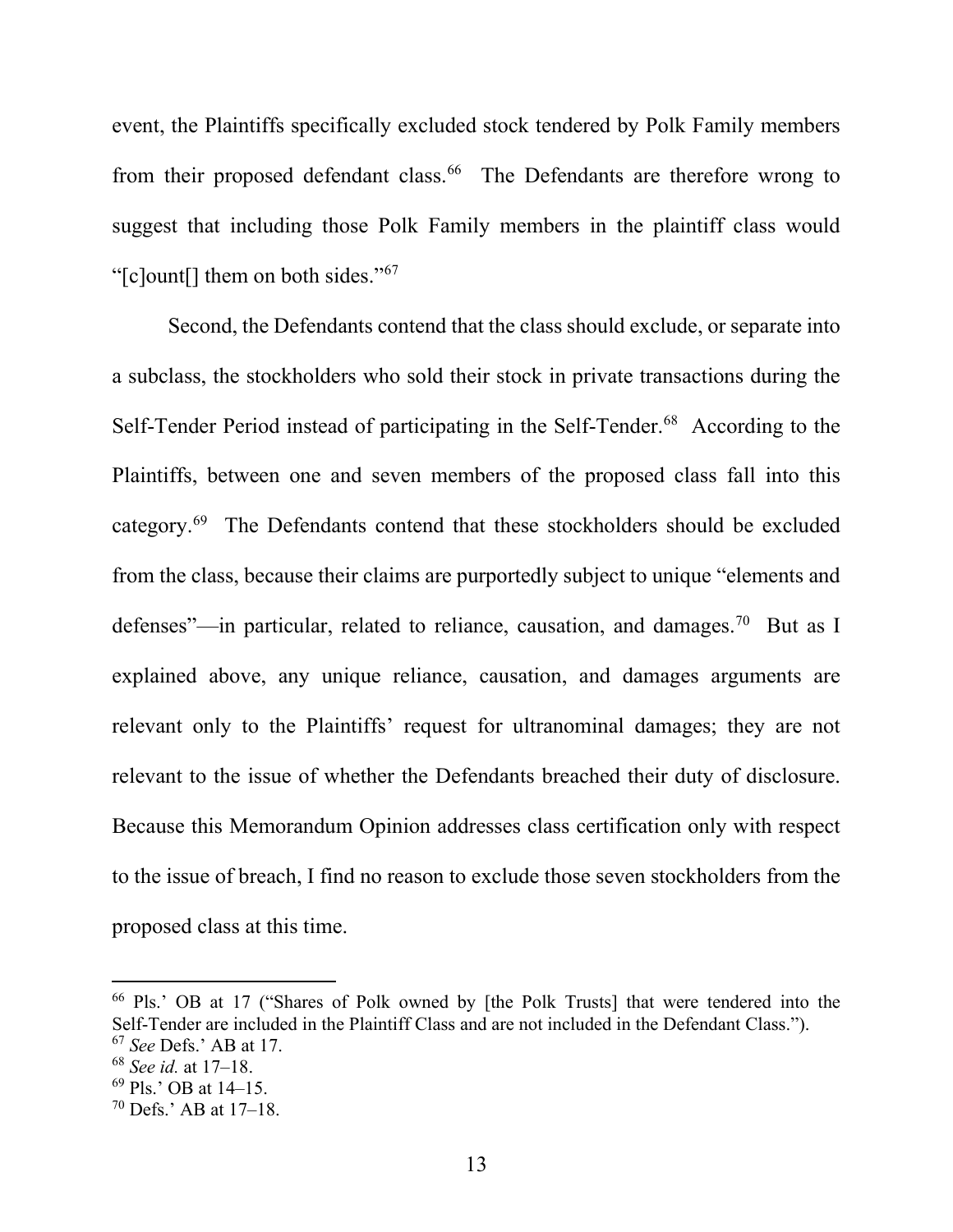I therefore accept the Plaintiffs' assertion that the proposed plaintiff class is composed of between 58 and 64 stockholders. "Numbers in a proposed class in excess of forty have sustained the numerosity requirement, and classes with a[s] few as twenty-three members have been upheld."<sup>71</sup> This Court "is reluctant to deny certification on grounds of numerosity where the plaintiff class is within the size typically certified by our courts."72 Moreover, when the putative class is composed of stockholders, "it is reasonably inferable that not all of them own sufficient stock to make an individual action economically viable."73 I am satisfied that the proposed plaintiff class of between 58 and 64 stockholders meets Rule 23(a)(1)'s numerosity requirement.

## *b. Commonality*

Rule  $23(a)(2)$  requires that "there are questions of law or fact common to the class."74 The commonality requirement is met "where the question of law linking the class members is substantially related to the resolution of the litigation even though the individuals are not identically situated."75 Commonality is not defeated merely because "the class members may have 'different interests and views,'" "so

<sup>71</sup> *Dubroff v. Wren Holdings, LLC*, 2010 WL 3294219, at \*5 (Del. Ch. Aug. 20, 2010).

<sup>72</sup> *Id.*

<sup>73</sup> *Marhart*, 1992 WL 82365, at \*4 (class of "more than 25" stockholders satisfied numerosity requirement).

<sup>&</sup>lt;sup>74</sup> Ct. Ch. R. 23(a)(2).

<sup>75</sup> *Marie Raymond*, 980 A.2d at 400 (quoting *Leon N. Weiner & Assocs., Inc. v. Krapf*, 584 A.2d 1220, 1225 (Del. 1991)).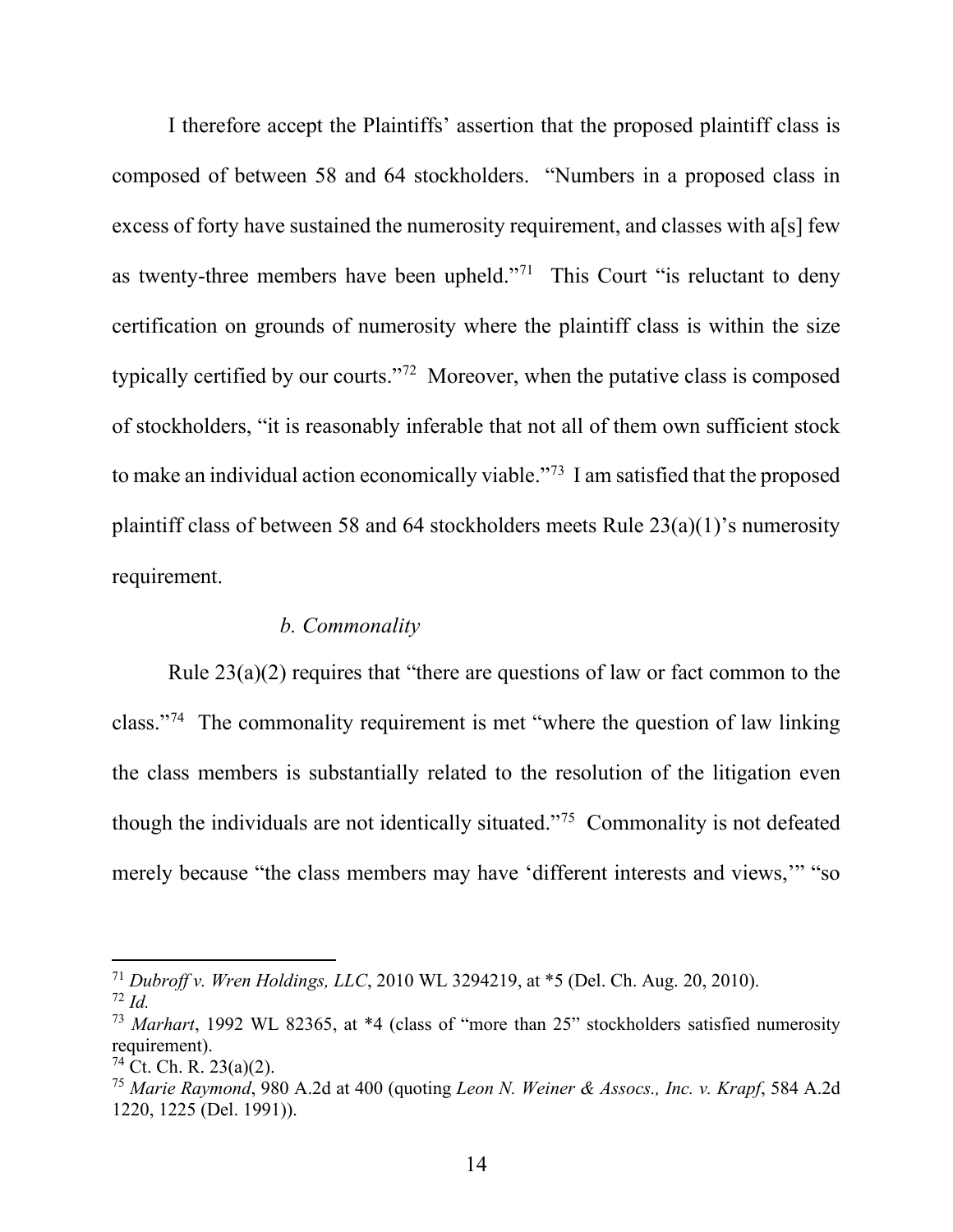long as the common legal questions are not dependent on divergent facts and significant factual diversity does not exist among individual class members."<sup>76</sup>

The Plaintiffs here allege that the Defendants breached their duty of disclosure to Polk stockholders in connection with the Self-Tender. 77 Indeed, the Defendants concede in their Opposition that "there is a common question of whether there was a material omission from the Offer [T]o Purchase."78 The Defendants nonetheless contend that the Plaintiffs fail to establish commonality because each class member supposedly "must individually prove reliance, causation, and damages."<sup>79</sup>

The Defendants are correct that this Court has found a lack of common questions in duty of disclosure cases where "reliance, causation, and damages will need to be individually established."80 But as I have explained above, those questions are relevant only to a request for ultranominal damages,  $81$  and I am considering class certification only with respect to the issue of breach and corresponding nominal damages at this time. With respect to the issue of breach, the Defendants "either did or did not breach their fiduciary duty of disclosure to all

<sup>76</sup> *In re Philadelphia Stock Exch., Inc.*, 945 A.2d 1123, 1141 (Del. 2008) (citation omitted).

 $77$  SAC  $\P\P$  102-18.

 $78$  Defs.<sup> $\overline{AB}$ </sup> at 20.

<sup>79</sup> *Id.* at 21.

<sup>80</sup> *Dubroff*, 2010 WL 3294219, at \*6.

<sup>81</sup> *See supra* note 49.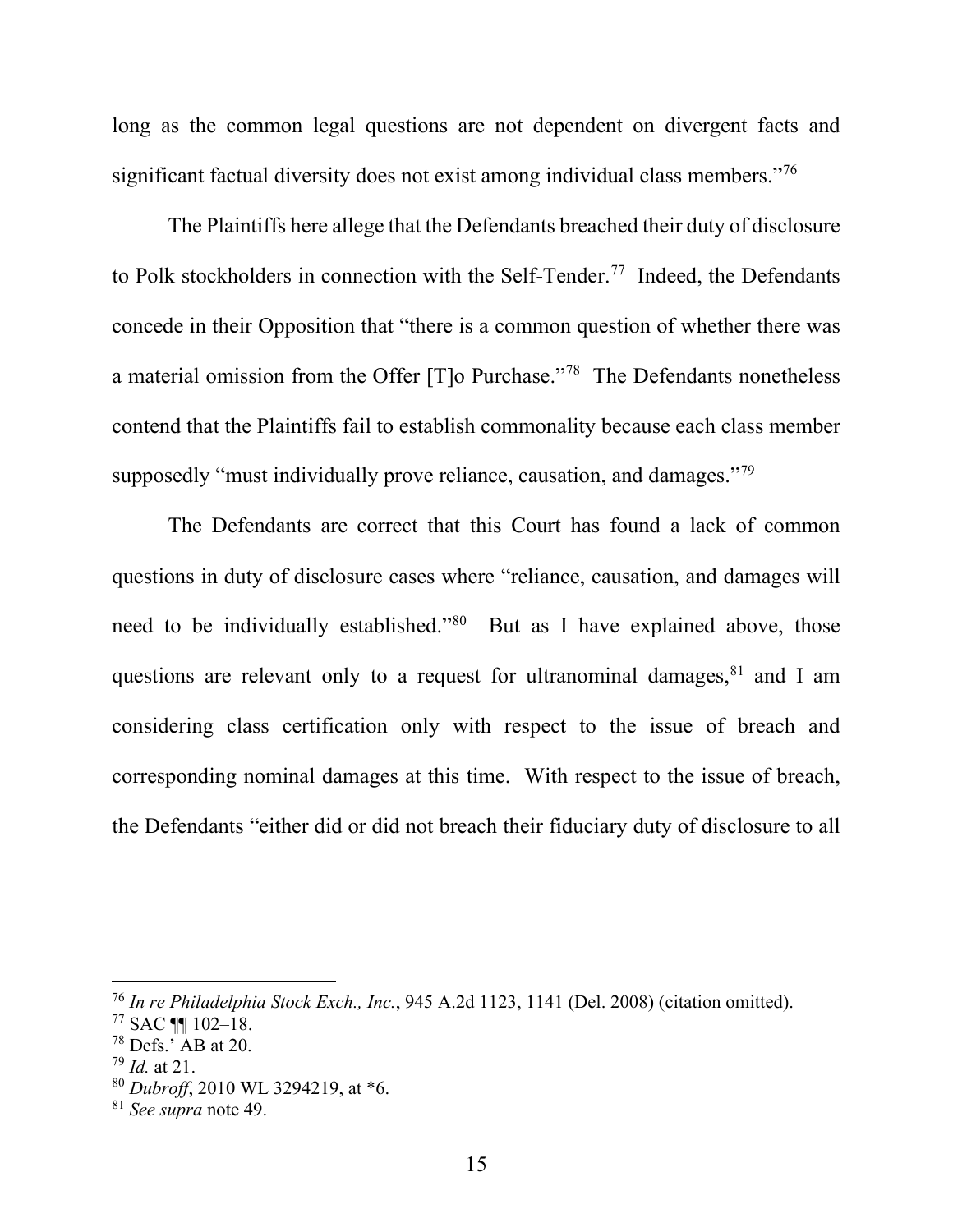or none of the [Polk] stockholders in the Proposed Class."82 That is sufficient to satisfy Rule 23(a)(2)'s commonality requirement.

# *c. Typicality*

Rule  $23(a)(3)$  requires that "the claims and defenses of the representative parties are typical of the claims or defenses of the class."83 "The test of typicality is that the legal and factual position of the class representative must not be markedly different from that of the members of the class."<sup>84</sup> That is, if "the proposed class" representative's claims require more or less proof than would be required by the claims of other members of the class, class certification is unavailable."85 "Typicality is generally deemed satisfied if the representative's claim or defense 'arises from the same event or course of conduct that gives rise to the claims [or defenses] of other class members and is based on the same legal theory."<sup>86</sup> But "a proposed class representative may not be typical if he is potentially subject to unique defenses not applicable to other class members," or "if a conflict or a potential conflict exists between the legal and factual positions of the proposed class representative and class members."87

<sup>82</sup> *See Turner v. Bernstein*, 768 A.2d 24, 31 (Del. Ch. 2000).

 $83$  Ct. Ch. R. 23(a)(3).

<sup>84</sup> *New Jersey Carpenters Pension Fund v. infoGROUP, Inc.*, 2013 WL 610143, at \*3 (Del. Ch. Feb. 13, 2013) (quoting *Weiner*, 584 A.2d at 1225).

<sup>85</sup> *Id.* (quoting *Paine Webber R&D Partners v. Centocor, Inc.*, 1997 WL 719096, at \*5 (Del. Super. Ct. Oct. 9, 1997)).

<sup>86</sup> *Id.* (quoting *In re Best Lock Corp. S'holder Litig.*, 845 A.2d 1057, 1092 (Del. Ch. 2001)). <sup>87</sup> *Id.*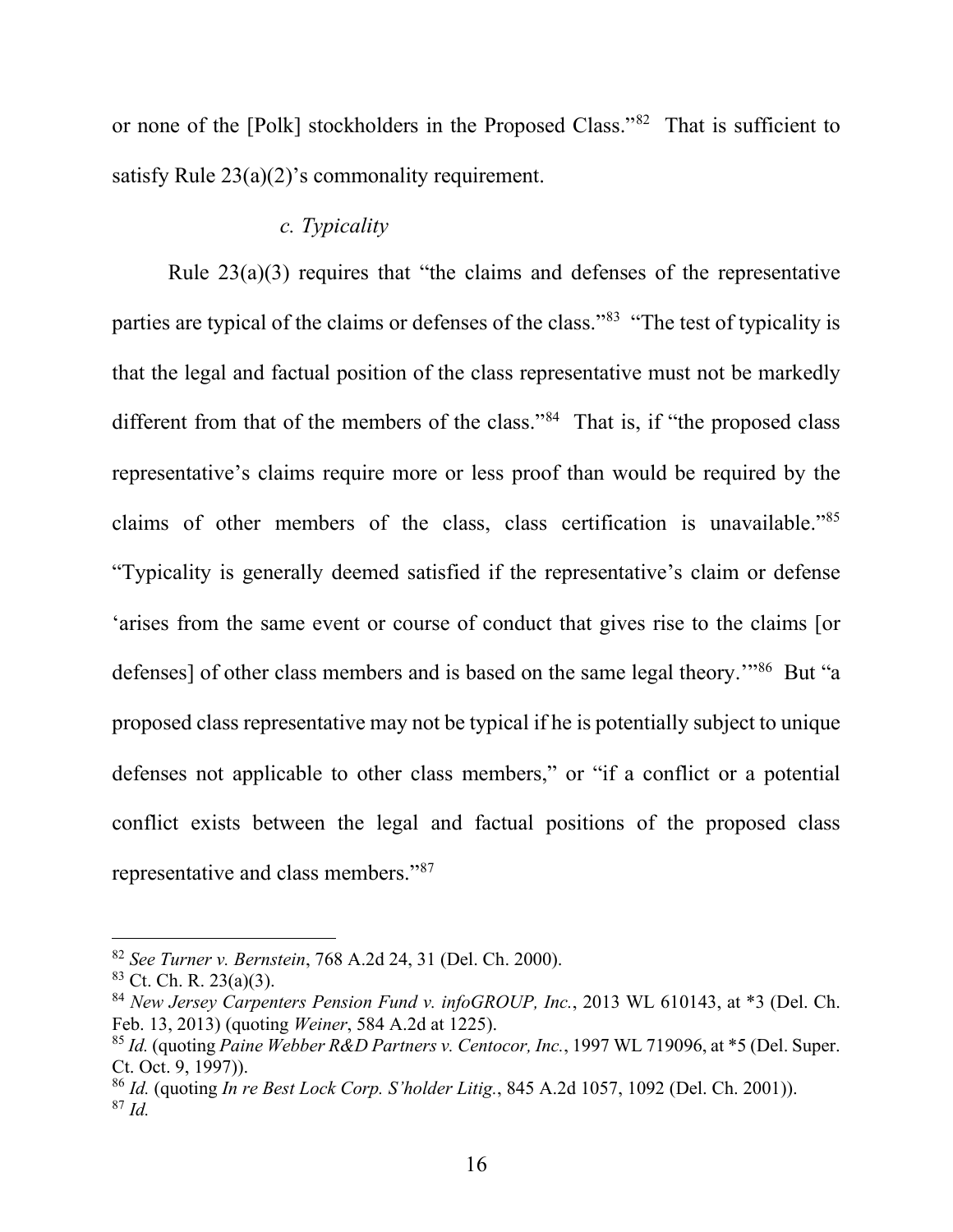The Plaintiffs here propose two representative plaintiffs: Buttonwood and Mitchell.88 The Defendants first contend that both Buttonwood's and Mitchell's claims are subject to unique elements and defenses that render them atypical namely, they purportedly must prove reliance, causation, and damages individually.89 Relatedly, the Defendants contend that Mitchell's claim is atypical because it sold "only a small potion of its holdings" for "liquidity considerations," in contrast to class members who tendered all their shares.<sup>90</sup> At the damages phase, these arguments may prove prescient. But they are not relevant to the issue of whether the Defendants breached their duty of disclosure and owe corresponding "per se" nominal damages—the subject of this Memorandum Opinion. I therefore decline to find a lack of typicality based on potential individualized questions of reliance, causation, and damages.

The Defendants next argue that Buttonwood is subject to atypical defenses because it supposedly "no longer exists."<sup>91</sup> Specifically, Buttonwood was a California limited partnership that filed a "certificate of cancellation" with the California Secretary of State in October  $2020.^{92}$  The parties disagree regarding whether Buttonwood may still pursue this litigation, for the purpose of winding up,

<sup>88</sup> Pls.' OB at 12–13.

<sup>89</sup> Defs.' AB at 22–23.

<sup>90</sup> *Id.* at 25–26.

<sup>91</sup> *Id.* at 3, 23–25.

<sup>92</sup> *See supra* note 9 and accompanying text.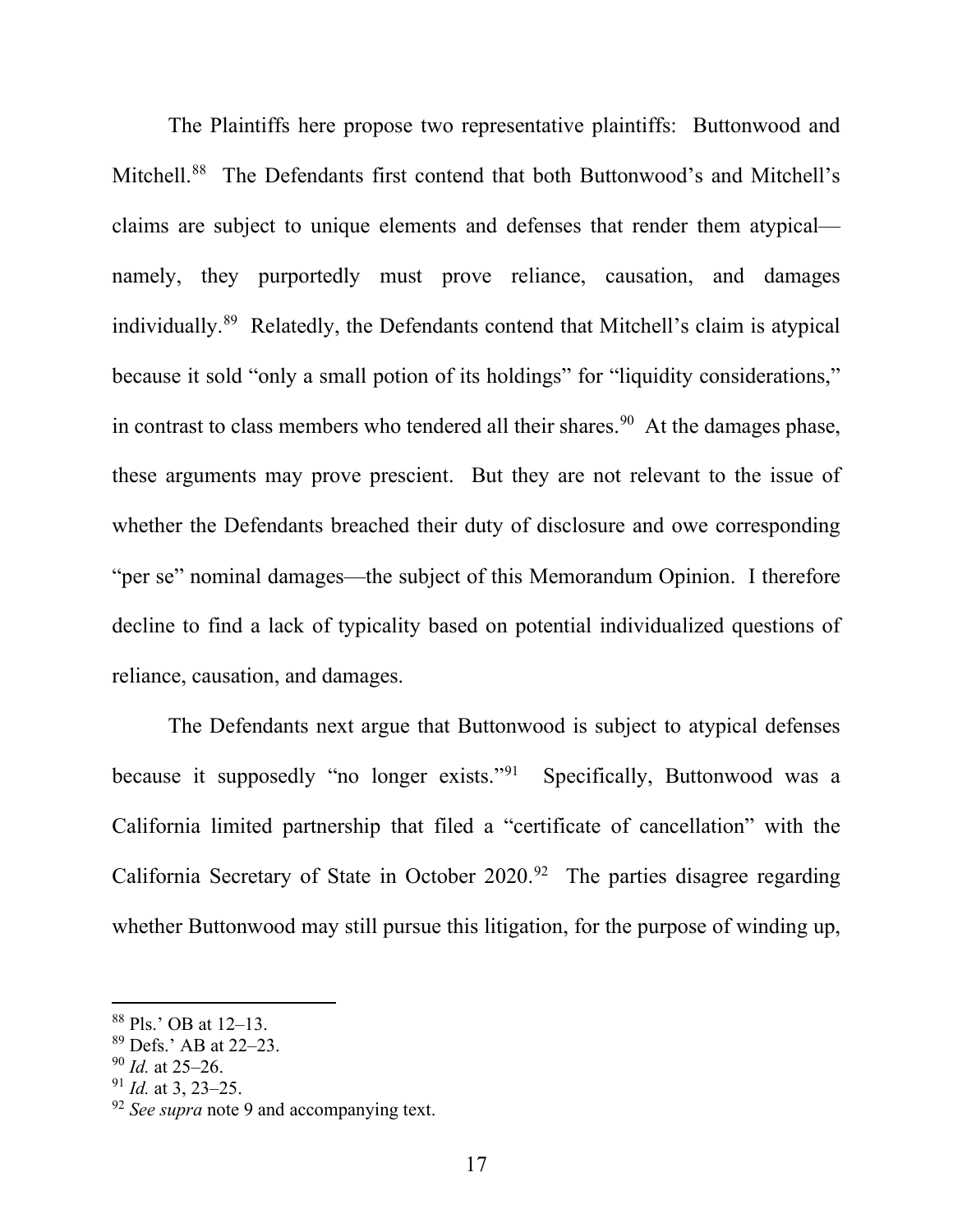after cancelling its existence. As discussed below, I find that Buttonwood may still pursue this litigation as part of its winding up process, despite having filed a certificate of cancellation.

The California Corporations Code (the "Code"), which governs corporations, limited liability companies ("LLCs"), and limited partnerships, does not specify whether limited partnerships may pursue litigation for the purpose of winding up after cancellation. The Code provides that a limited partnership "is dissolved, and its activities must be wound up" "after the dissociation of a person as a general partner" "if the limited partnership does not have a remaining general partner," subject to certain exceptions.<sup>93</sup> The parties do not dispute that Buttonwood was dissolved after the passing of its founder in late 2016.

After dissolution, the Code provides that "[a] limited partnership continues . . . only for the purpose of winding up its activities."94 The Code provides the following list of activities in which a limited partnership may engage during the winding up process:

(b) In winding up its activities, the limited partnership:

(1) may amend its certificate of limited partnership to state that the limited partnership is dissolved, preserve the limited partnership business or property as a going concern for a reasonable time, prosecute and defend actions and proceedings,

<sup>93</sup> CAL. CORP. CODE § 15908.01(c)(2).

<sup>94</sup> *Id.* § 15908.03(a).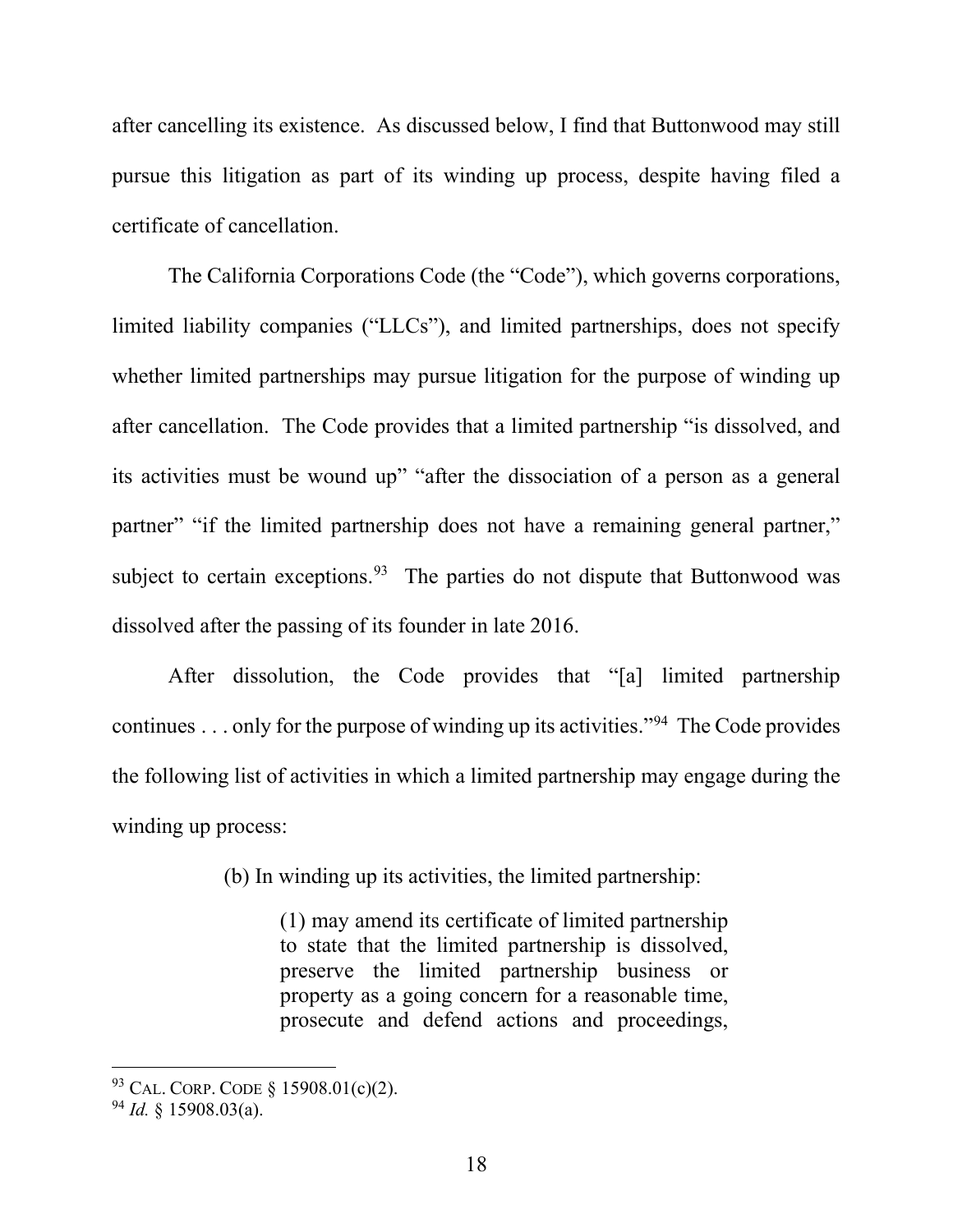whether civil, criminal, or administrative, transfer the limited partnership's property, settle disputes by mediation or arbitration, file a certificate of cancellation as provided in Section 15902.03, and perform other necessary acts; and

(2) shall discharge the limited partnership's liabilities, settle and close the limited partnership's activities, and marshal and distribute the assets of the partnership.95

Contending that the winding up process ends with the certificate of cancellation, the

Defendants insert the phrase "and then" in brackets in front of "file a certificate of

cancellation," and replace with ellipses all the activities that the Code lists after "file

a certificate of cancellation":

The California Corporation Code . . . provides that, after a limited partnership dissolves, it may wind up its activities and, in doing so, may 'prosecute and defend actions and proceedings, whether civil, criminal, or administrative . . . [and then] file a certificate of cancellation as provided in Section 15902.03 . . . . .<sup>"96</sup>

The Defendants thus seek to add a temporal qualifier—"and then"—to the

filing of the certificate of cancellation that is not present in the statute. That is not how I read the statute. Instead, it merely lists the activities that are included in the winding up process; it does not mandate the order in which those activities must be undertaken.

<sup>95</sup> *Id.* § 15908.03(b).

<sup>&</sup>lt;sup>96</sup> Defs.' AB at 24 (quoting CAL. CORP. CODE  $\S$  15908.03(b)(1)).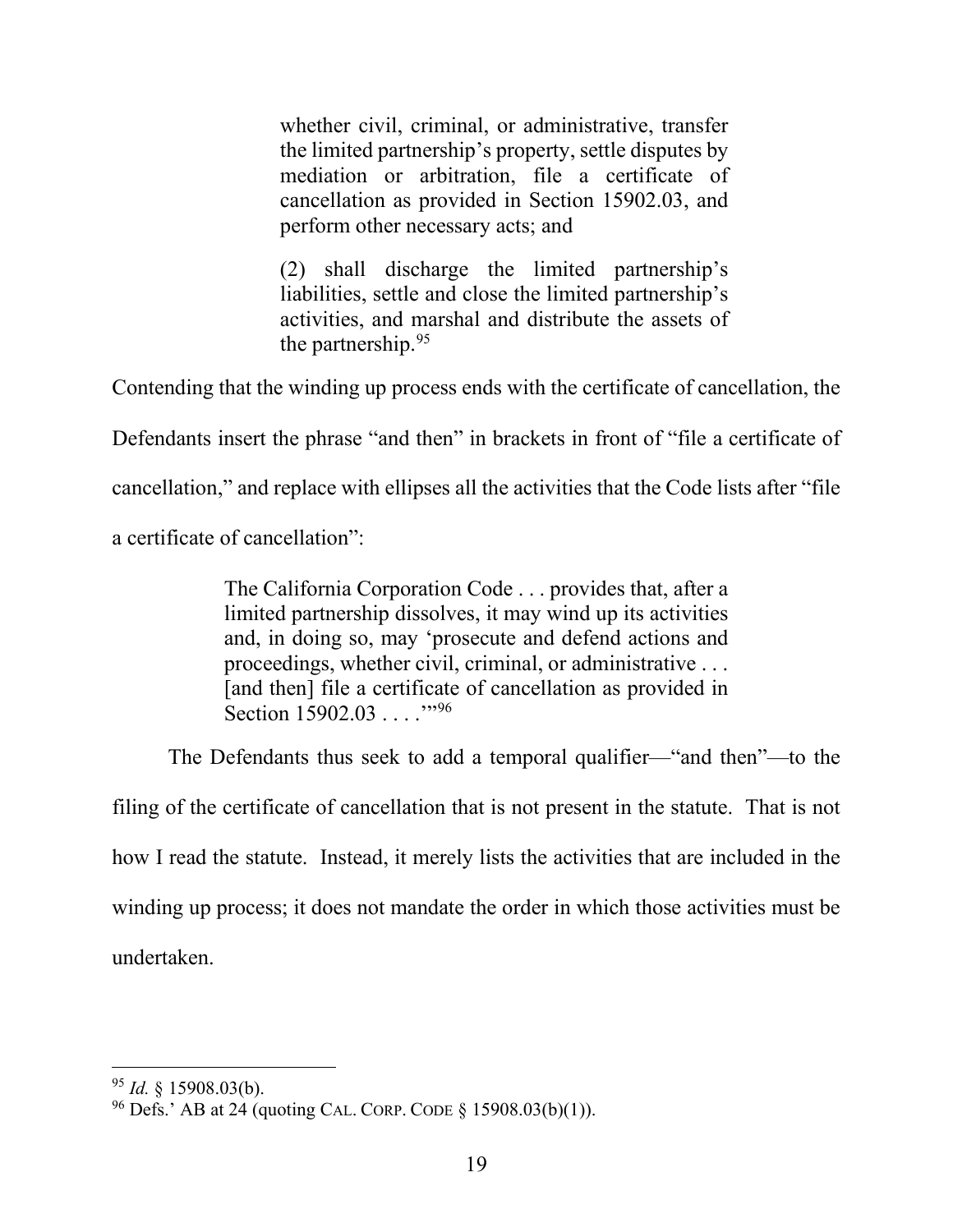The Defendants also point to the section of the Code that describes how certificates of cancellation must be filed as evidence that cancellation terminates the winding up process. That section of the Code provides as follows: "A dissolved limited partnership that has completed winding up shall deliver to and on a form prescribed by the Secretary of State for filing a certificate of cancellation."97 According to the Defendants, the phrase "that has completed winding up" suggests that cancellation can only occur after winding up. I disagree. It is true that the Code requires "a limited partnership that has completed winding up" to file a certificate of cancellation. But nowhere does the Code prohibit the filing of a certificate of cancelation earlier, before winding up is complete. I do not read this section of the Code as prohibiting a limited partnership from continuing to undertake winding up activities, including prosecuting litigation, after filing its certificate of cancellation.

Finally, the Defendants note that the certificate of cancellation filed by Buttonwood states that upon cancellation, "its powers, rights and privileges will cease in California."98 This phrase is consistent with the form certificate of cancellation provided by the California Secretary of State, which includes the following statement: "Upon the effective date of this Certificate of Cancellation, the

<sup>97</sup> CAL. CORP. CODE § 15902.03.

<sup>98</sup> *See* Buttonwood Cert. Cancellation at 1.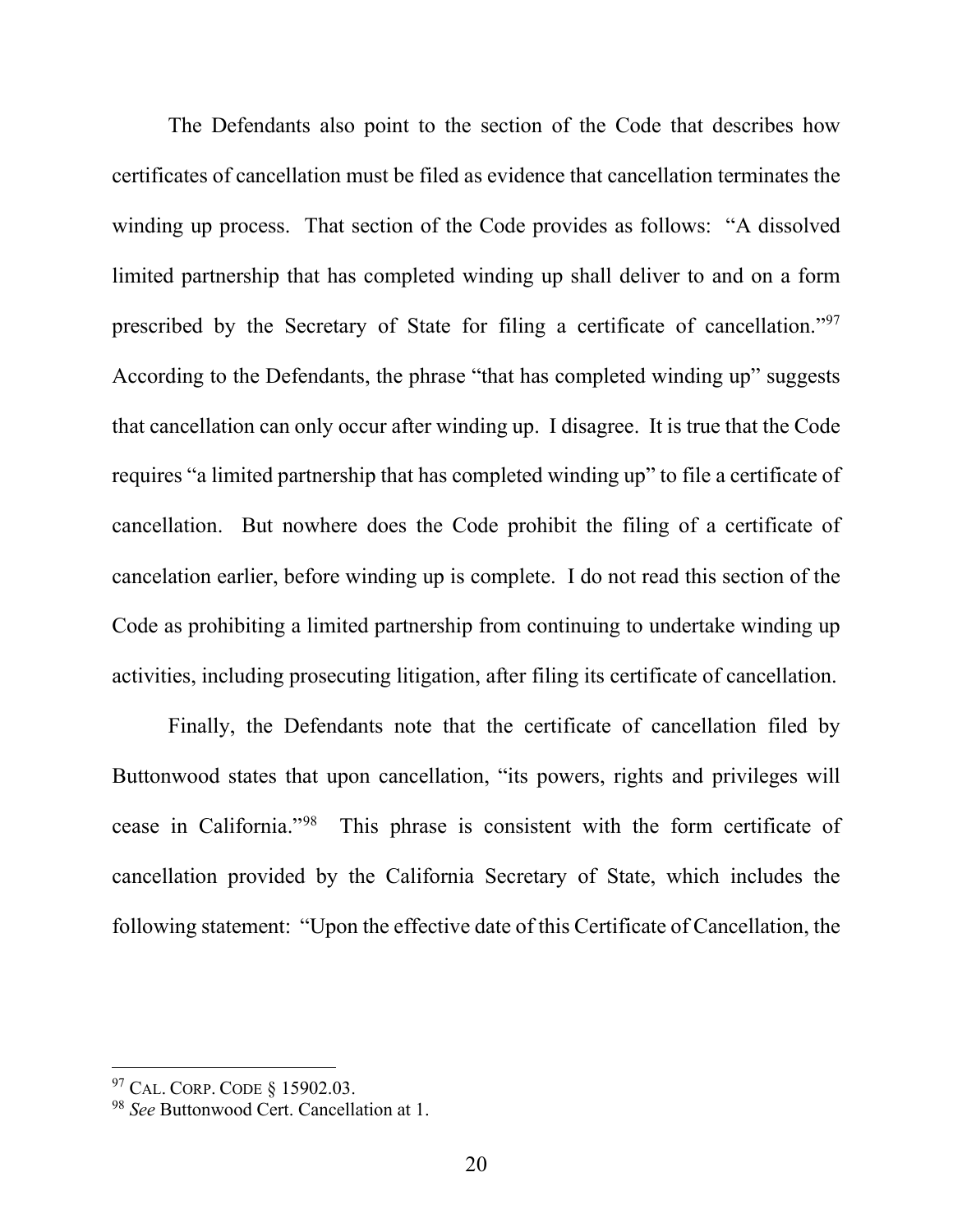Limited Partnership's registration is cancelled and its powers, rights and privileges will cease in California."<sup>99</sup>

I note that the Code does not require the certificate of cancellation to include this language. To the contrary, the Code merely requires the certificate of cancellation to include "the name of the limited partnership and the Secretary of State's file number," "the date of filing of its initial certificate of limited partnership," and "any other information as determined by the general partners."<sup>100</sup> Nevertheless, the Code does require the certificate of cancellation to be "on a form prescribed by the Secretary of State,"101 and the Secretary of State has prescribed a form stating that upon cancellation, "the Limited Partnership's . . . powers, rights and privileges will cease in California."102

The inclusion of this language on Buttonwood's certificate of cancellation does not end my analysis, however. Although the Code is silent with respect to the powers of limited partnerships after cancellation, it is not silent with respect to California corporations and LLCs. The Code requires California LLCs to file a certificate of cancellation stating that upon cancellation, the "limited liability company shall be cancelled and its powers, rights, and privileges shall cease."<sup>103</sup>

<sup>99</sup> SEC'Y OF STATE BUS. PROGRAMS DIV., CERTIFICATE OF CANCELLATION LTD. P'SHIP (LP) LP-4/7 (Mar. 2022), https://bpd.cdn.sos.ca.gov/lp/forms/lp-4-7.pdf.

<sup>100</sup> CAL. CORP. CODE § 15902.03.

<sup>101</sup> *Id.*

<sup>102</sup> *See supra* note 99 and accompanying text.

<sup>103</sup> CAL. CORP. CODE § 17707.02(c).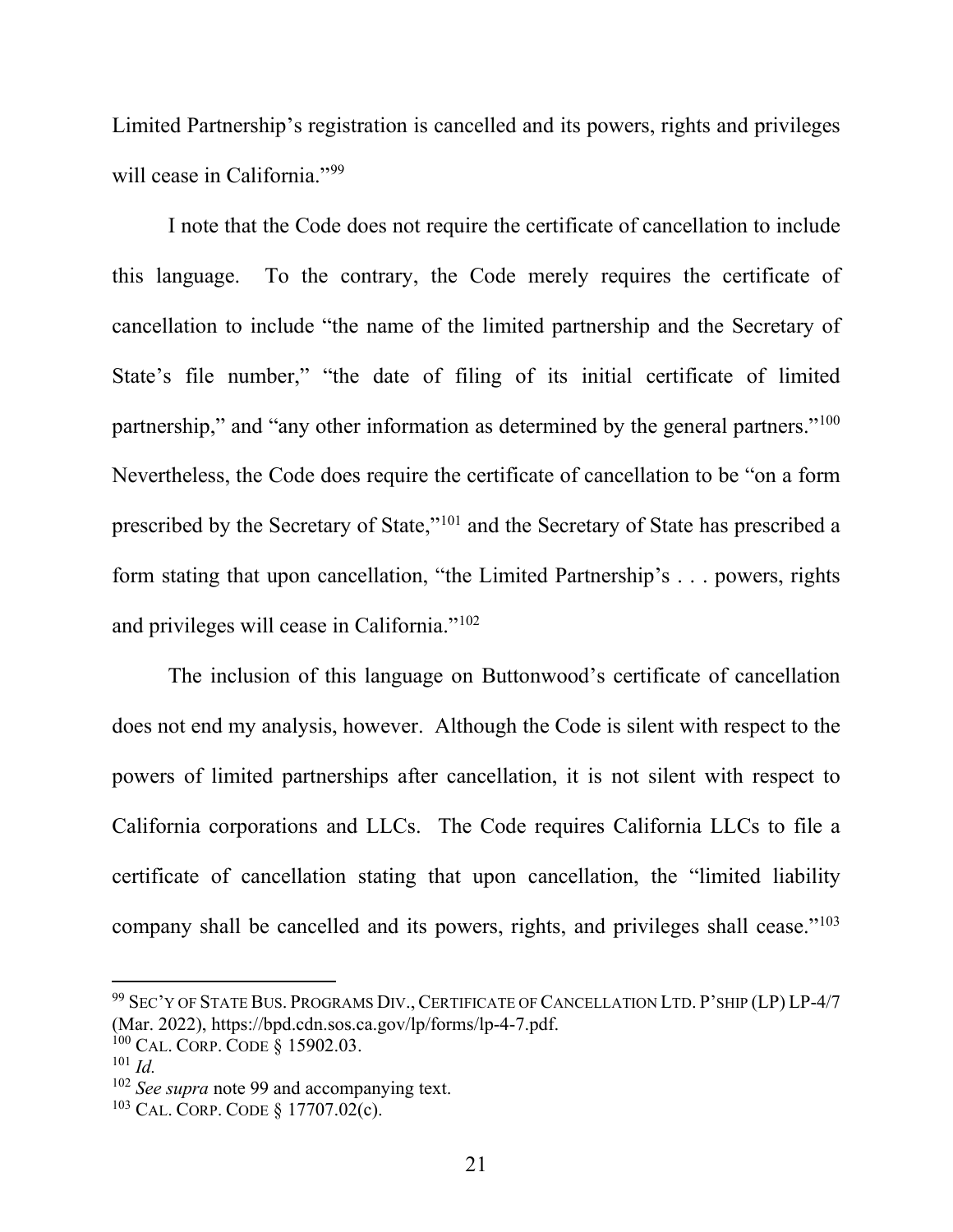Likewise, the Code requires California corporations to file a certificate of dissolution stating that upon dissolution, "the corporate powers, rights, and privileges of the corporation shall cease."104

Even though the Code provides that the "powers, rights, and privileges" of LLCs and corporations cease upon cancellation or dissolution, the Code carves out exceptions for the prosecution of litigation. Specifically, the Code provides that "[a] limited liability company that has filed a certificate of cancellation nevertheless continues to exist for the purpose of," among other things, "prosecuting and defending actions by or against it in order to collect and discharge obligations."<sup>105</sup> The Code features a similar carveout for corporations: "A corporation which is dissolved nevertheless continues to exist for the purpose of," among other things, "prosecuting and defending actions by or against it and enabling it to collect and discharge obligations."<sup>106</sup>

By analogy, I conclude that California limited partnerships such as Buttonwood are subject to a similar carveout that allows them to continue to exist after cancellation for the purpose of "prosecuting and defending actions by or against it in order to collect and discharge obligations,"107 notwithstanding the language in

 $104$  *Id.* § 1905(b).

 $105$  *Id.* § 17707.06(a).

 $106$  *Id.* § 2010(a).

<sup>107</sup> *See id.* § 17707.06(a).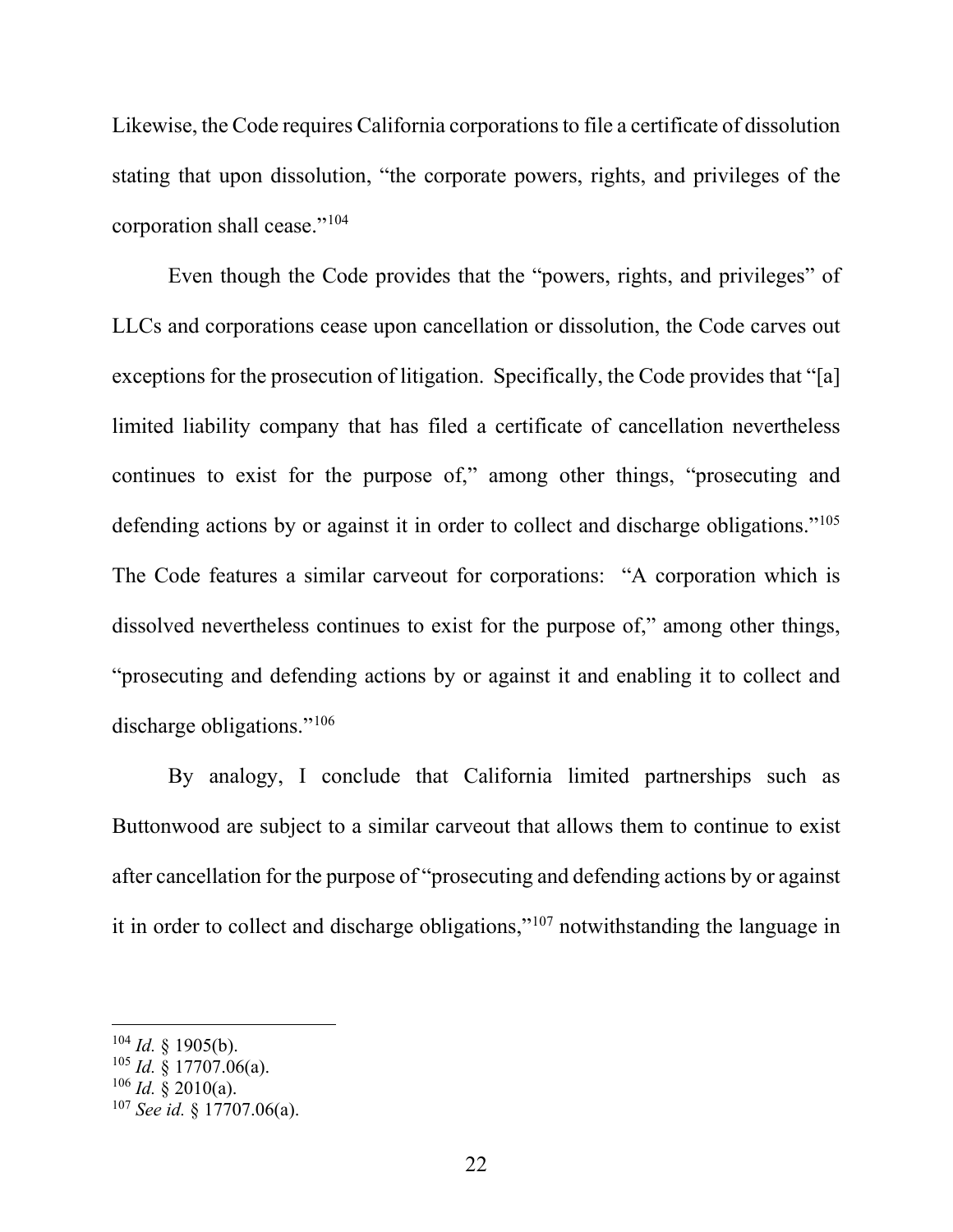the limited partnership cancellation form stating that their "powers, rights and privileges will cease in California."108 Although there appears to be no case law squarely addressing whether a California limited partnership continues to exist for the purposes of pursuing litigation after filing a certificate of cancellation, my conclusion is buttressed by language from *Ose Properties, Inc. v. Priest*, in which the California Court of Appeals opined that a certificate of cancellation does not "deprive [a limited partnership] or its successor in interest from collecting on the judgment which is part of winding up the affairs of the partnership."<sup>109</sup>

Accordingly, I conclude that Buttonwood continues to exist for the purpose of pursuing this litigation, and it is thus not subject to an atypical defense regarding its existence. The Plaintiffs have satisfied the typicality requirement of Rule  $23(a)(3)$ .

# *d. Adequacy*

Under Rule  $23(a)(4)$ , I must determine that the proposed plaintiff class representatives and their counsel "will fairly and adequately protect the interests of the class." $110$  The adequacy requirement "attempts to ensure that the class" representative has proper incentives to advance the interests of the class," and

<sup>108</sup> *See supra* note 99 and accompanying text.

<sup>109</sup> 2017 WL 4294069, at \*6 (Cal. Ct. App. Sept. 28, 2017).

 $110$  Ct. Ch. R. 23(a)(4).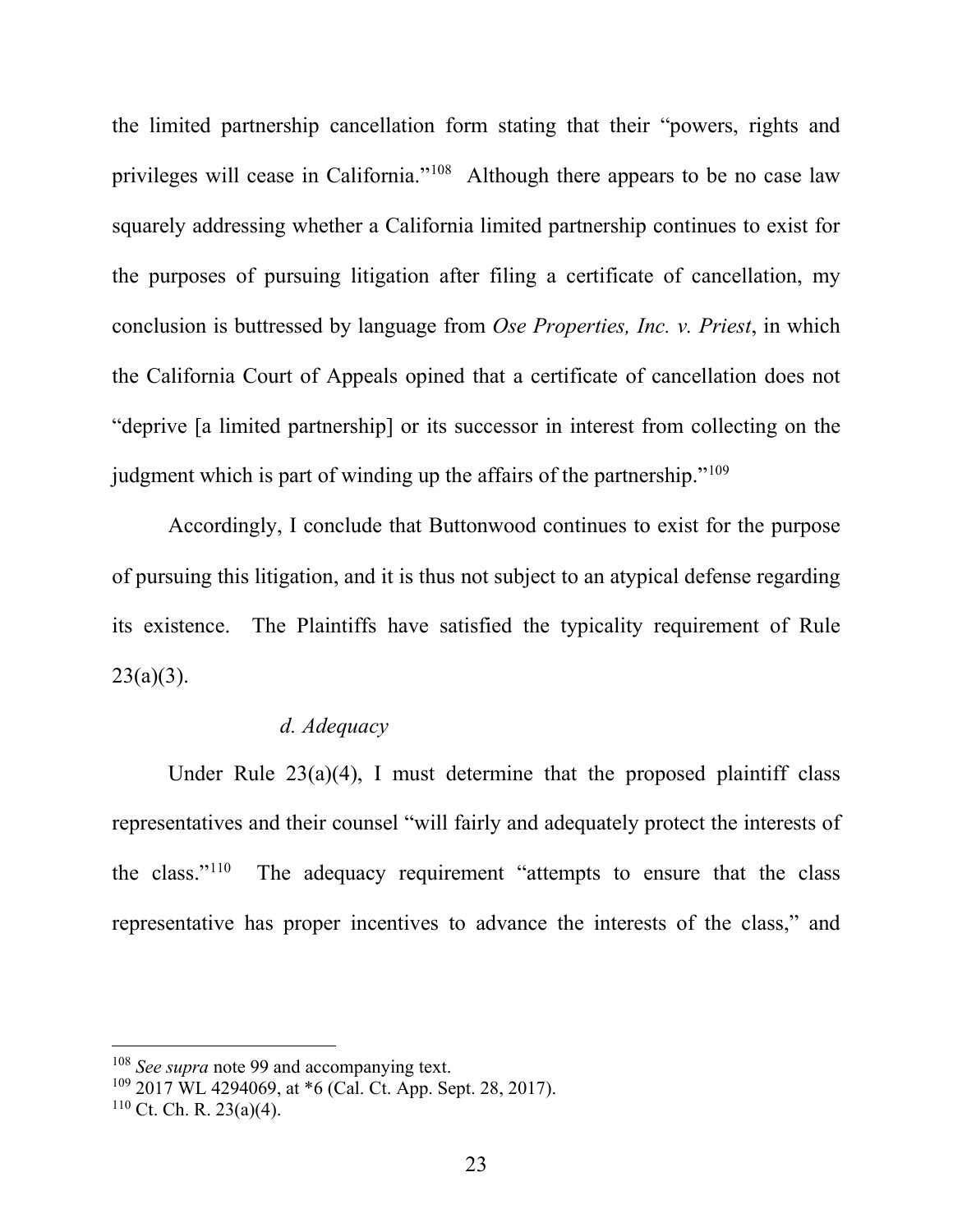"speaks to alignment of interests" among the named and unnamed class members.<sup>111</sup> The class representative need not be "the best of all representatives, but [rather] one who will pursue a resolution of the controversy in the interests of the class."<sup>112</sup>

Delaware courts have articulated a three-part test to establish the adequacy of the class representatives. First, the representative's interests must not be "antagonistic to the class."113 Second, the plaintiffs must retain "competent and experienced counsel to act on behalf of the class."<sup>114</sup> Finally, the class representatives must "possess a basic familiarity with the facts and issues involved in the lawsuit."115 Delaware courts "generally accord the greatest weight to the presence or absence of conflicts of interest or economic antagonism when evaluating a lead plaintiff's adequacy."116 "[P]urely hypothetical, potential, or remote conflicts of interest," however, "never disable the individual plaintiff."117

The Defendants do not challenge the adequacy of the Plaintiffs' counsel, who I find manifestly adequate. The Defendants contend, however, that Buttonwood and Mitchell are both inadequate class representatives.

<sup>111</sup> *In re Celera Corp. S'holder Litig.*, 2012 WL 1020471, at \*14 (Del. Ch. Mar. 23, 2012), *aff'd in relevant part, rev'd in part*, 59 A.3d 418 (Del. 2012).

<sup>112</sup> *Price v. Wilmington Tr. Co.*, 730 A.2d 1236, 1238 (Del. Ch. 1997) (quoting *Ross v. A.H. Robins Co.*, 100 F.R.D. 5, 6 (S.D.N.Y. 1982)).

<sup>113</sup> *In re Fuqua Indus., Inc. S'holder Litig.*, 752 A.2d 126, 127 (Del. Ch. 1999).

<sup>114</sup> *Id.*

<sup>115</sup> *Id.*

<sup>116</sup> *Celera*, 2012 WL 1020471, at \*14.

<sup>117</sup> *Id.* (quoting *Youngman v. Tahmoush*, 457 A.2d 376, 380 (Del. Ch. 1983)).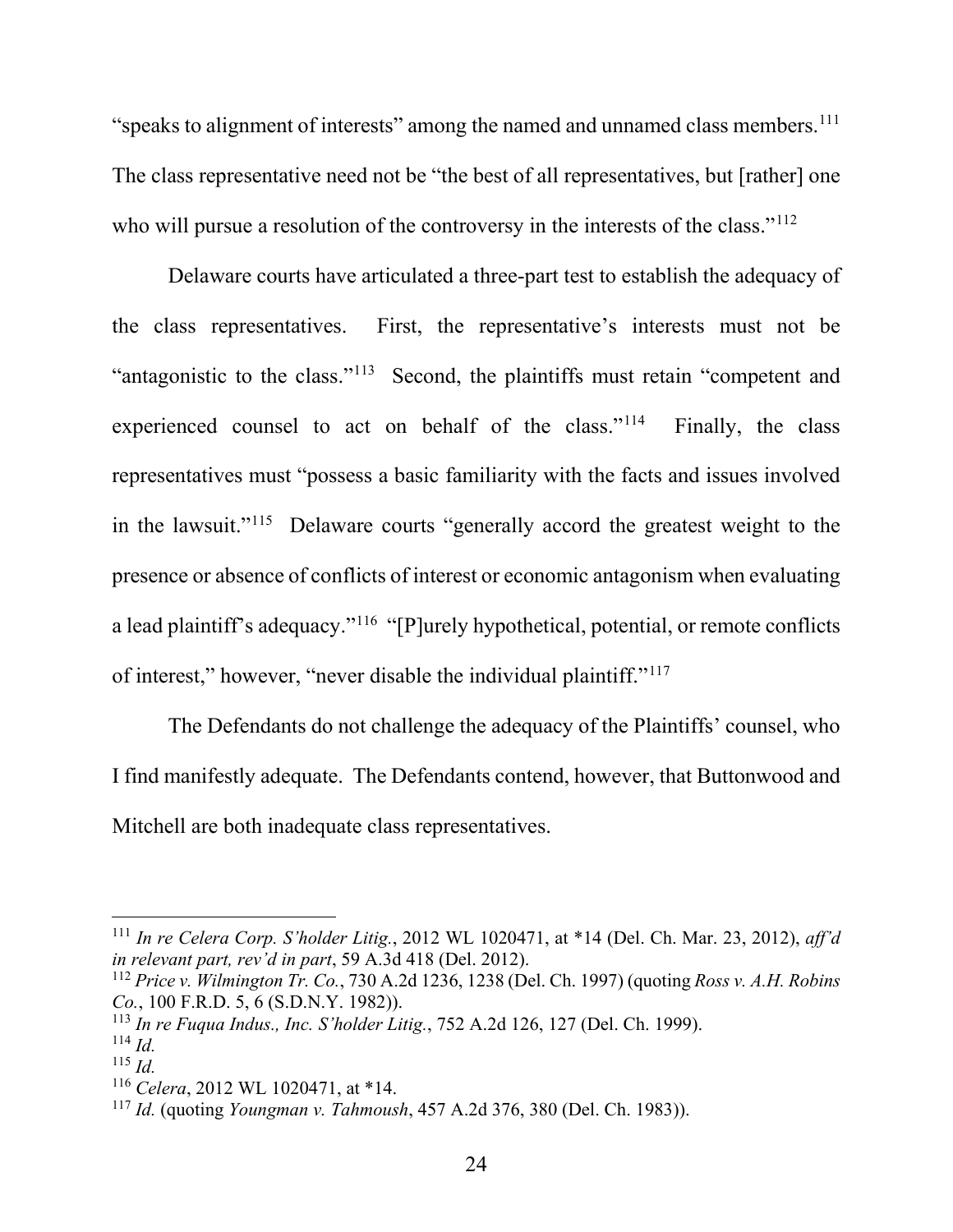First, the Defendants contend that because Mitchell sold only a small portion of its shares in a private transaction during the Self-Tender Period, it is an inadequate representative of the class members who tendered their stock.<sup>118</sup> As I explained above, however, this factual distinction between Mitchell and members of the plaintiff class who tendered their shares is only relevant to the issues of reliance, causation, and damages, on which I have reserved judgment. With respect to the issue of breach, and corresponding nominal damages, Mitchell is situated identically to all members of the class who received the allegedly misleading Offer To Purchase. Moreover, with respect to those shares it sold, its incentives are aligned with the class. I therefore find that, at least with respect to the issue of whether the Defendants breached their duty of disclosure, Mitchell is an adequate class representative.

Second, the Defendants argue that Buttonwood is an inadequate class representative, both because it supposedly "no longer exists," and also because Buttonwood's representative, Philip Milner, purportedly "lacks even the most basic familiarity with the facts of the case and Buttonwood's investment in the Company."119 I have already held above that Buttonwood does exist for the purposes of pursuing this litigation.120

<sup>118</sup> Defs.' AB at 28.

<sup>119</sup> *Id.* at 27–28.

<sup>120</sup> *See supra* § II.B.1.c.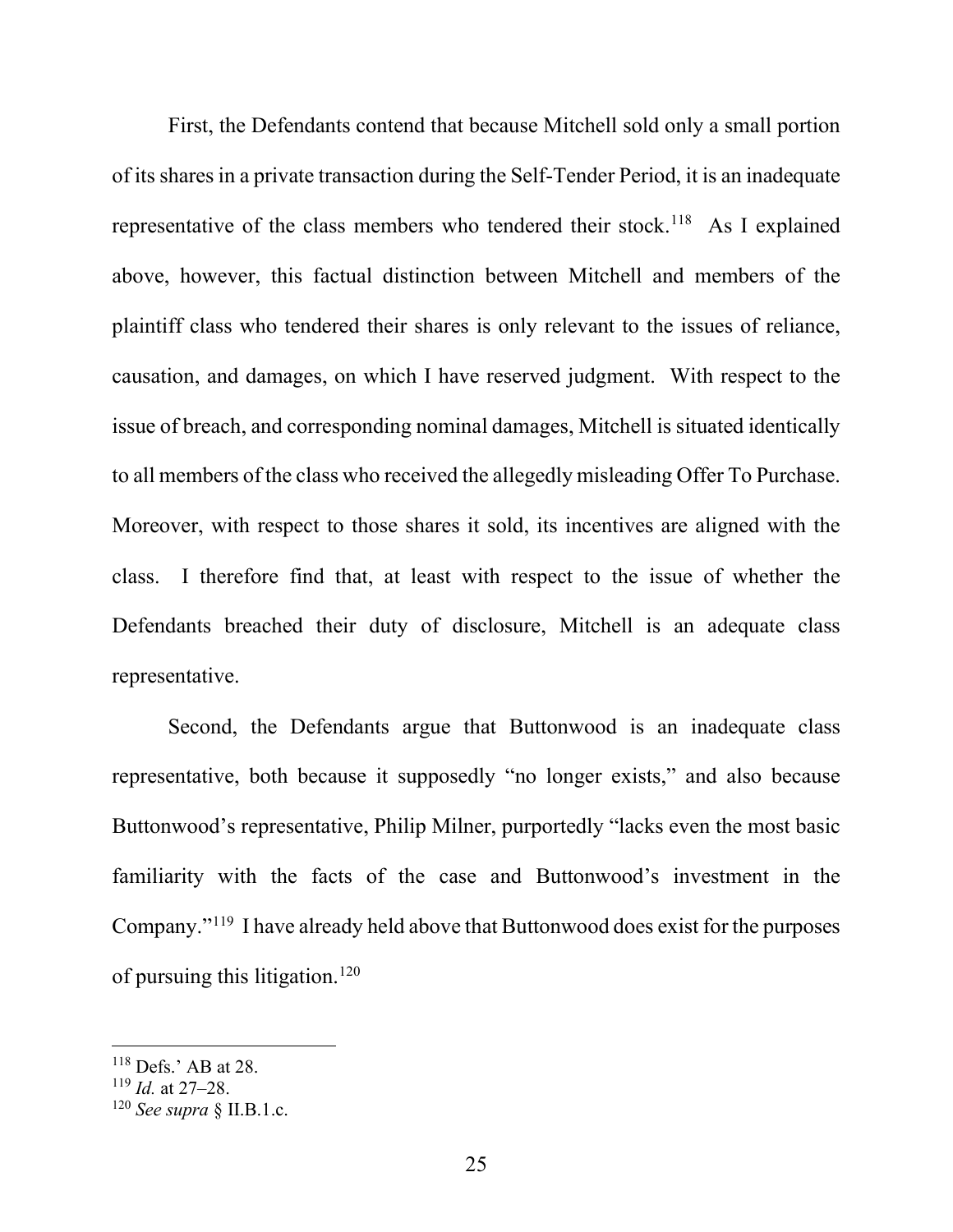With respect to Milner's familiarity with this case, "[i]t is a well-settled legal principle that class representatives are not required to fully understand the nuances of the legal theories underlying each of their claims."121 The adequacy element requires nothing more than "a rudimentary understanding of the claims, facts, and issues."122 According to the Defendants, Milner has minimal knowledge of the Self-Tender, Buttonwood's relevant transactions in Polk stock, or its communications with the Company regarding the Self-Tender.<sup>123</sup> The Defendants also contend that Milner only became familiar with the litigation a few months before being deposed in this matter in connection with class certification, and that he conducted no "independent investigation of the facts or claims" and did not know "what would be involved if Buttonwood were designated as a class representative."124

A review of Milner's deposition transcript reveals, however, that the Defendants' position is entirely misplaced; Milner has the requisite understanding of this action, and of Buttonwood's role as a class representative. Milner testified that he has communicated on a periodic basis with Plaintiffs' counsel "over the course of years that this action was pending."<sup>125</sup> The liquidating partner then

<sup>121</sup> *O'Malley v. Boris*, 2001 WL 50204, at \*5 (Del. Ch. Jan. 11, 2001).

<sup>122</sup> *Id.*

 $123$  Defs.' AB at 27–28.

<sup>124</sup> *Id.*

<sup>125</sup> Milner Dep. at 65:12–66:14; *see also id.* at 195:3–5, 208:14–209:19.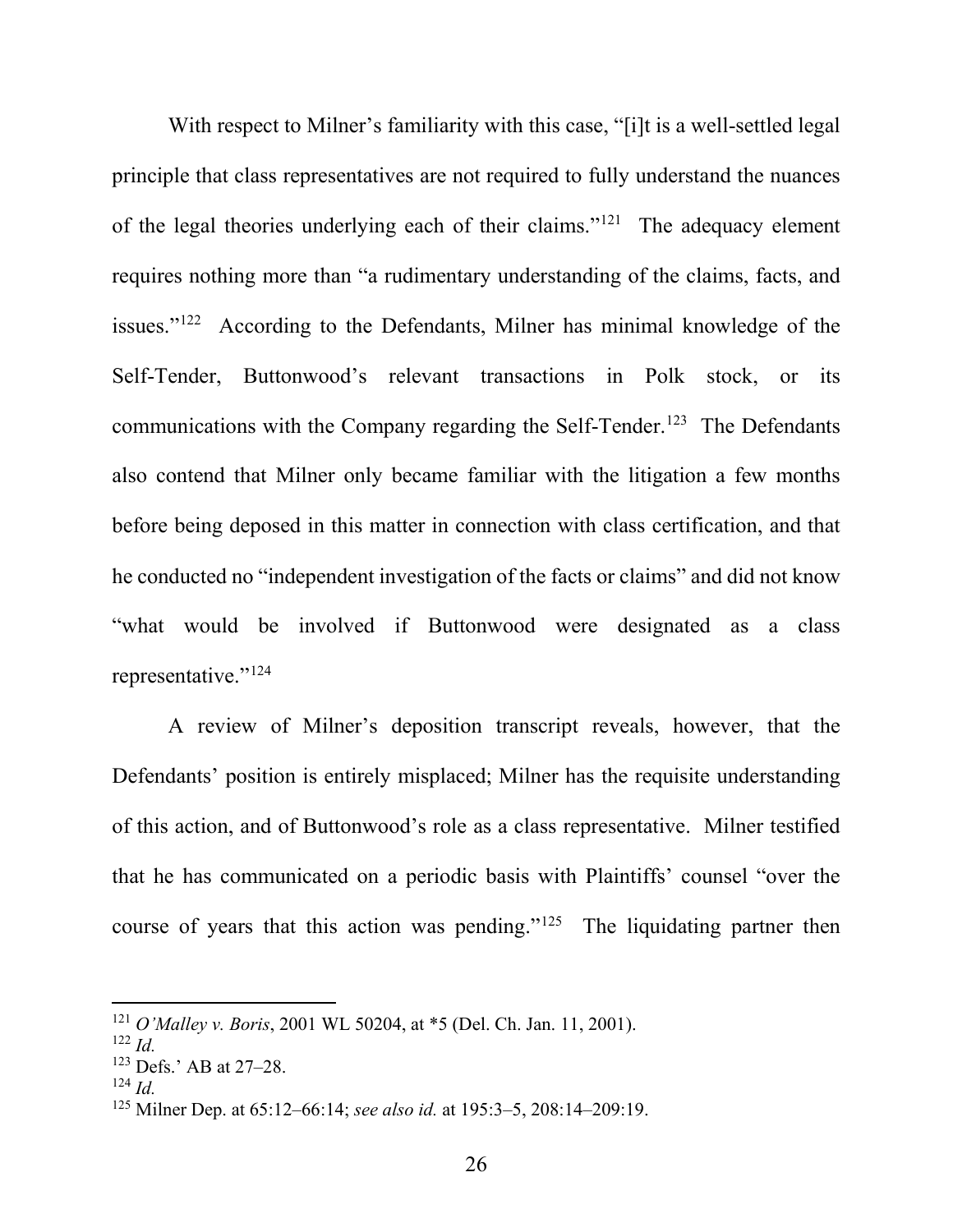formally asked Milner to serve as Buttonwood's representative in this litigation after Buttonwood was required to make a Rule 30(b)(6) witness available to the Defendants.<sup>126</sup> Milner thereafter worked with the Plaintiffs' counsel to review the filings, including the operative complaint, and familiarize himself with the facts and theory of this case.<sup>127</sup> At his deposition, Milner cogently articulated the Plaintiffs' theory of this case.<sup>128</sup> Milner also testified to a general understanding of Buttonwood's role and responsibilities as a class representative.<sup>129</sup> This Court has previously found class representatives to be adequate despite having little to no knowledge of the facts of the case at the outset of the litigation.<sup>130</sup> I find Milner's familiarity with this action sufficient to satisfy Rule  $23(a)(4)$ 's adequacy requirement.

Accordingly, the Plaintiffs have met their burden of establishing that Mitchell and Buttonwood are adequate class representatives. Having determined that the proposed Plaintiff class meets the criteria of Rule 23(a), I turn to Rule 23(b).

<sup>126</sup> *Id.* at 15:22–16:5, 52:14–56:6, 57:17–58:6, 204:12–205:1.

<sup>127</sup> *Id.* at 34:23–35:6, 61:16–62:4, 85:12–86:5, 92:10–15.

<sup>128</sup> *Id.* at 92:16–23; *see also id.* at 67:9–68:8, 74:24–75:16, 80:6–81:1, 169:10–170:17, 176:11–24, 179:13–180:12, 182:3–12.

<sup>129</sup> *See id.* at 197:6–16.

<sup>130</sup> *See Kahn v. Household Acquisition Corp*, 1982 WL 8778, at \*3–6 (Del. Ch. Jan. 19, 1982); *see also Fuqua*, 752 A.2d at 134–37.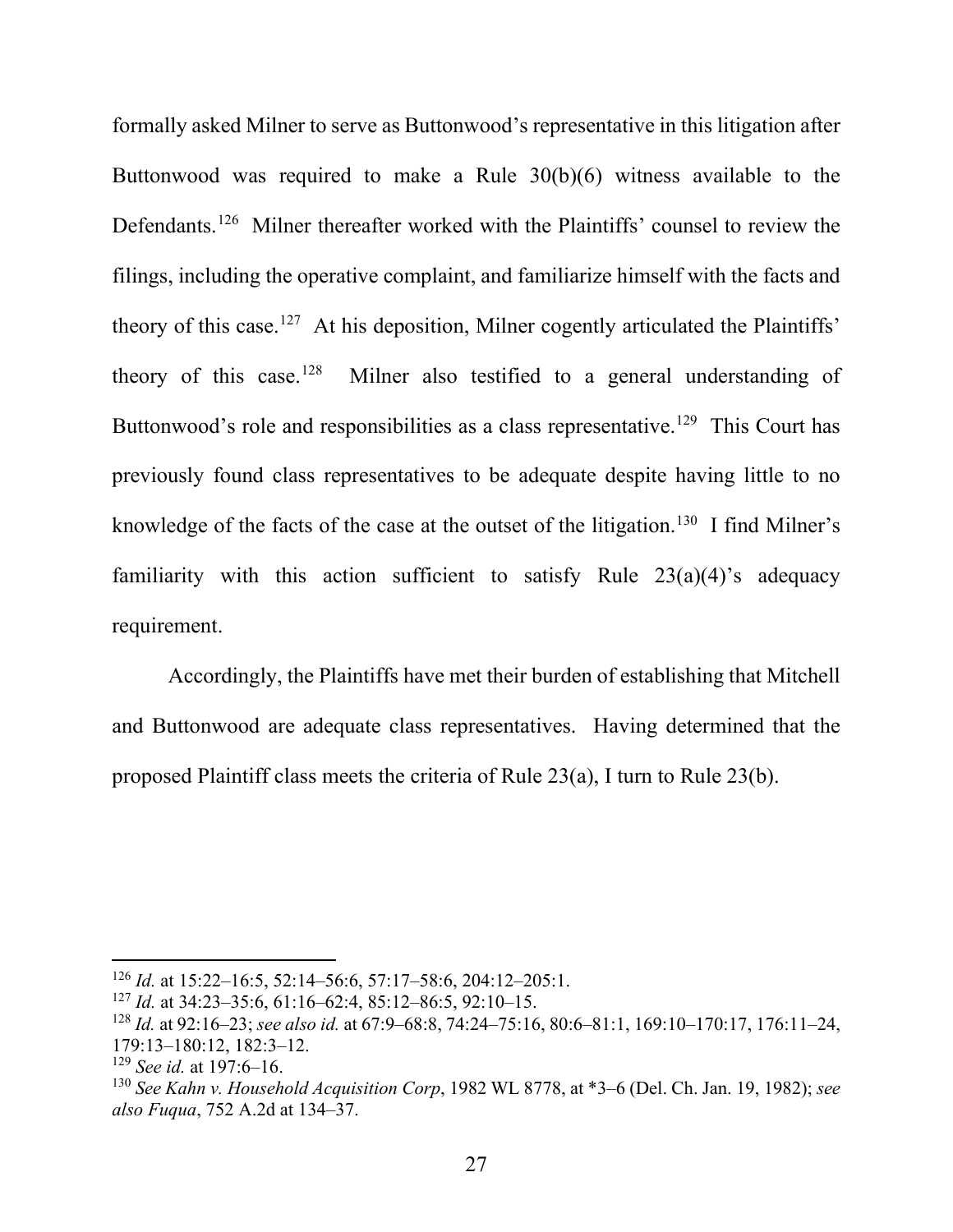## 2. The Proposed Plaintiff Class Satisfies Rule 23(b)

Court of Chancery Rule 23(b) "divides class actions into three categories."131 Subdivision (b)(1) "applies to class actions that are necessary to protect the party opposing the class or members of the class from inconsistent adjudications in separate actions."<sup>132</sup> Subdivision (b)(2) "applies to class actions for class-wide injunctive or declaratory relief."<sup>133</sup> Subdivision (b)(3) "applies when common questions of law or fact predominate and a class action would be superior to other means of adjudication."134

The Plaintiffs here seek to certify the plaintiff class pursuant to Rule 23(b)(1)

and Rule  $23(b)(2)$ .<sup>135</sup> Rule  $23(b)(1)$  is satisfied if:

(1) The prosecution of separate actions by or against individual members of the class would create a risk of:

> (A) Inconsistent or varying adjudications with respect to individual members of the class which would establish incompatible standards of conduct for the party opposing the class, or

> (B) Adjudications with respect to individual members of the class which would as a practical matter be dispositive of the interests of the other members not parties to the adjudications or substantially impair or impede their ability to protect their interests[.] $136$

<sup>131</sup> *Nottingham Partners v. Dana*, 564 A.2d 1089, 1095 (Del. 1989).

<sup>132</sup> *Celera*, 59 A.3d at 432 (quoting *Nottingham*, 564 A.2d at 1095).

<sup>133</sup> *Id.* (quoting *Nottingham*, 564 A.2d at 1095).

<sup>134</sup> *Id.* (quoting *Nottingham*, 564 A.2d at 1095).

<sup>135</sup> Pls.' OB at 28–31.

 $136$  Ct. Ch. R. 23(b)(1).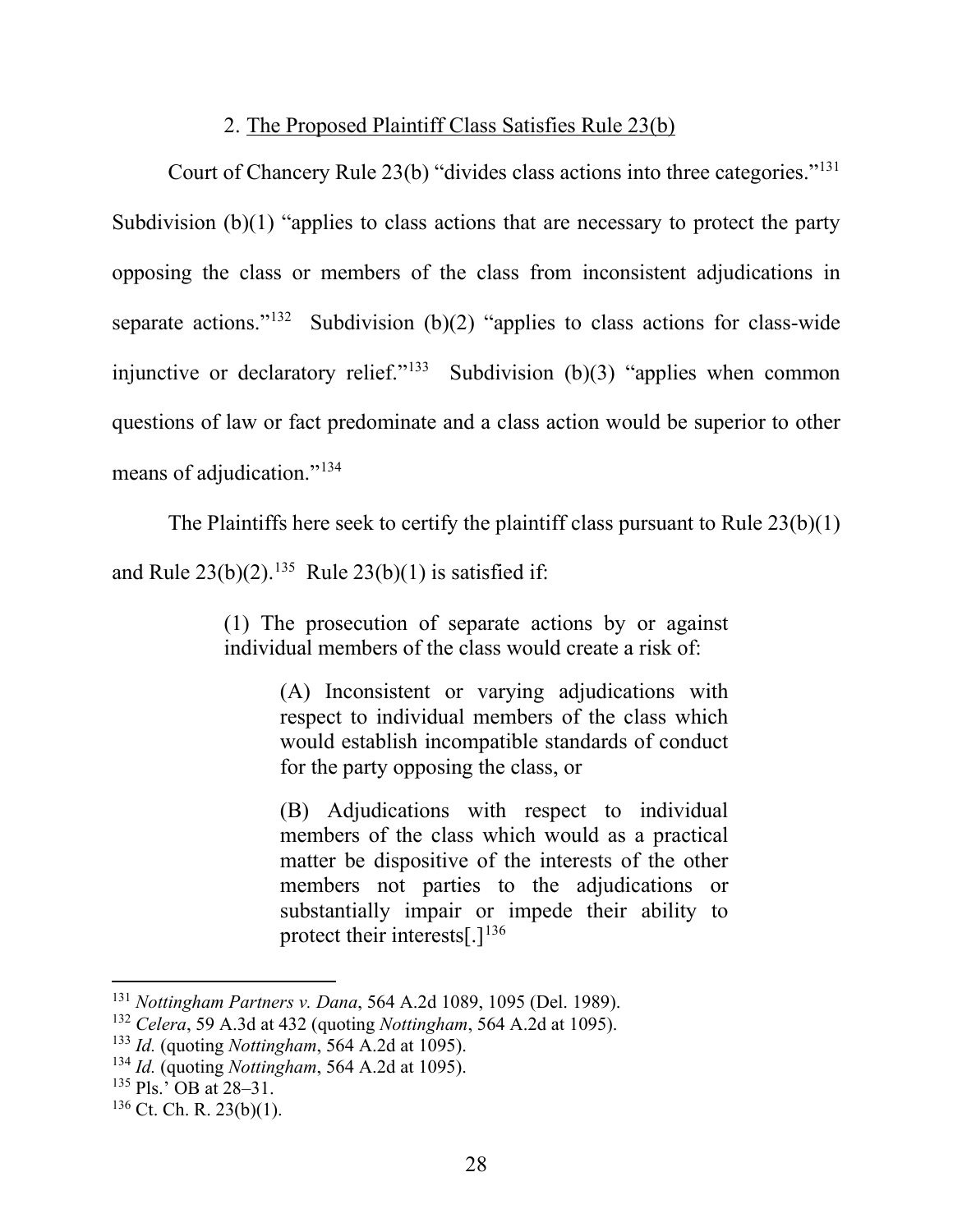Rule  $23(b)(2)$  is satisfied if:

The party opposing the class has acted or refused to act on grounds generally applicable to the class, thereby making appropriate final injunctive relief or corresponding declaratory relief with respect to the class as a whole  $[.]^{137}$ 

As our Supreme Court has recognized, Delaware courts "repeatedly have held that actions challenging the propriety of director conduct in carrying out corporate transactions are properly certifiable under both subdivisions  $(b)(1)$  and  $(b)(2)$ ."<sup>138</sup> This is true with respect to duty of disclosure claims, including duty of disclosure claims that seek damages.139 Indeed, in *Turner v. Bernstein*, this Court certified a plaintiff class that sought rescissory damages under Rule  $23(b)(1)(A)$  and (B).<sup>140</sup> The Court held that the requirements of Rule 23(b)(1) are satisfied where the case involves "one set of actions by defendants creating a uniform type of impact upon the class of stockholders."141 The Court found that standard was applicable in the duty of disclosure context because

> (1) the defendant-directors either did or did not breach their fiduciary duty of disclosure to all or none of the . . . stockholders in the Proposed Class; (2) if the defendant-directors did commit such a breach (as I have held), there is no requirement that any member of the Proposed Class have actually relied upon such breach in

 $137$  Ct. Ch. R. 23(b)(2).

<sup>138</sup> *Celera*, 59 A.3d at 432–33 (quoting *In re Cox Radio, Inc. S'holders Litig.*, 2010 WL 1806616, at \*8 (Del. Ch. May 6, 2010), *aff'd*, 9 A.3d 475 (Del. 2010)).

<sup>139</sup> *Turner*, 768 A.2d at 30–37.

<sup>140</sup> *Id.*

<sup>141</sup> *Id.* at 31 (quoting *In re Mobile Commc'ns Corp. of Am., Inc., Consol. Litig.*, 1991 WL 1392, at \*16 (Del. Ch. Jan. 7, 1991), *aff'd*, 608 A.2d 729 (Del. 1992)).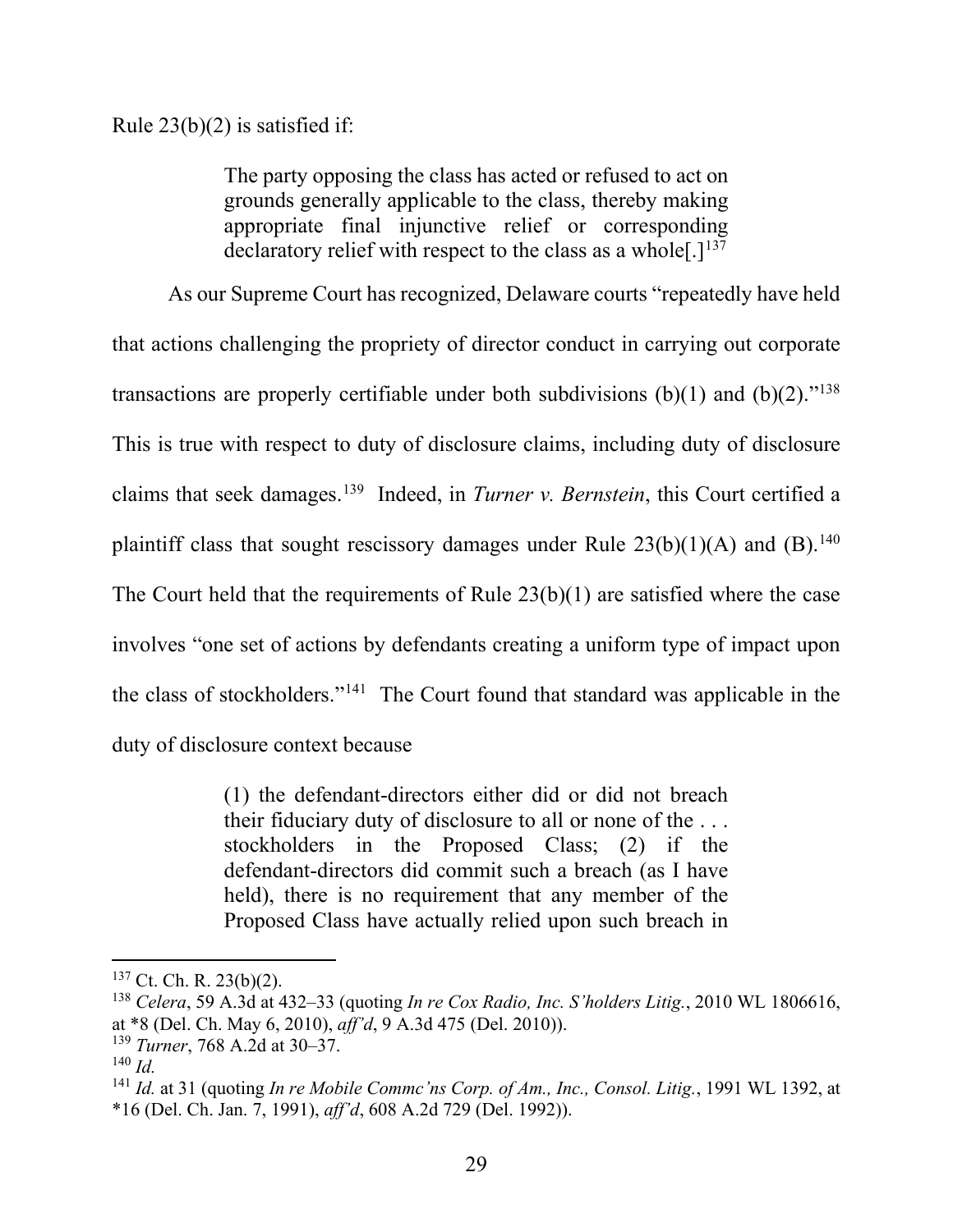order to benefit from a remedy; and (3) thus any monetary remedy due to the Proposed Class will be calculated on a per share, rather than per shareholder, basis.<sup>142</sup>

The *Turner* Court relied on *Malone* for the proposition that the plaintiffs did not need to prove reliance to receive damages.<sup>143</sup> As discussed above, the holding in *Malone* that stockholders are entitled to "per se" damages for breaches of the duty of disclosure has since been narrowed by the Supreme Court, in *Dohmen*, to apply to nominal damages.144 Accordingly, the *Turner* Court's conclusion that "there is no requirement that any member of the Proposed Class have actually relied upon such breach" may prove inapposite at the ultranominal damages phase of this litigation.145 As explained above, however, I have reserved judgment regarding class certification on the issue of ultranominal damages.

With respect to class certification for the issue of breach and corresponding "per se" nominal damages, the *Turner* Court's reasoning remains compelling. As in *Turner*, the Defendants here either did or did not breach their duty of disclosure, and if they did, they owe "per se" nominal damages to the plaintiff class under *Malone* and *Dohmen*, without having to prove reliance or causation. Whether the Defendants breached their duty of disclosure and owe corresponding nominal damages thus

<sup>142</sup> *Id.*

<sup>143</sup> *Id.* (citing *Malone*, 722 A.2d at 12).

<sup>144</sup> *See supra* notes 43–46 and accompanying text.

<sup>145</sup> *See supra* note 49*.*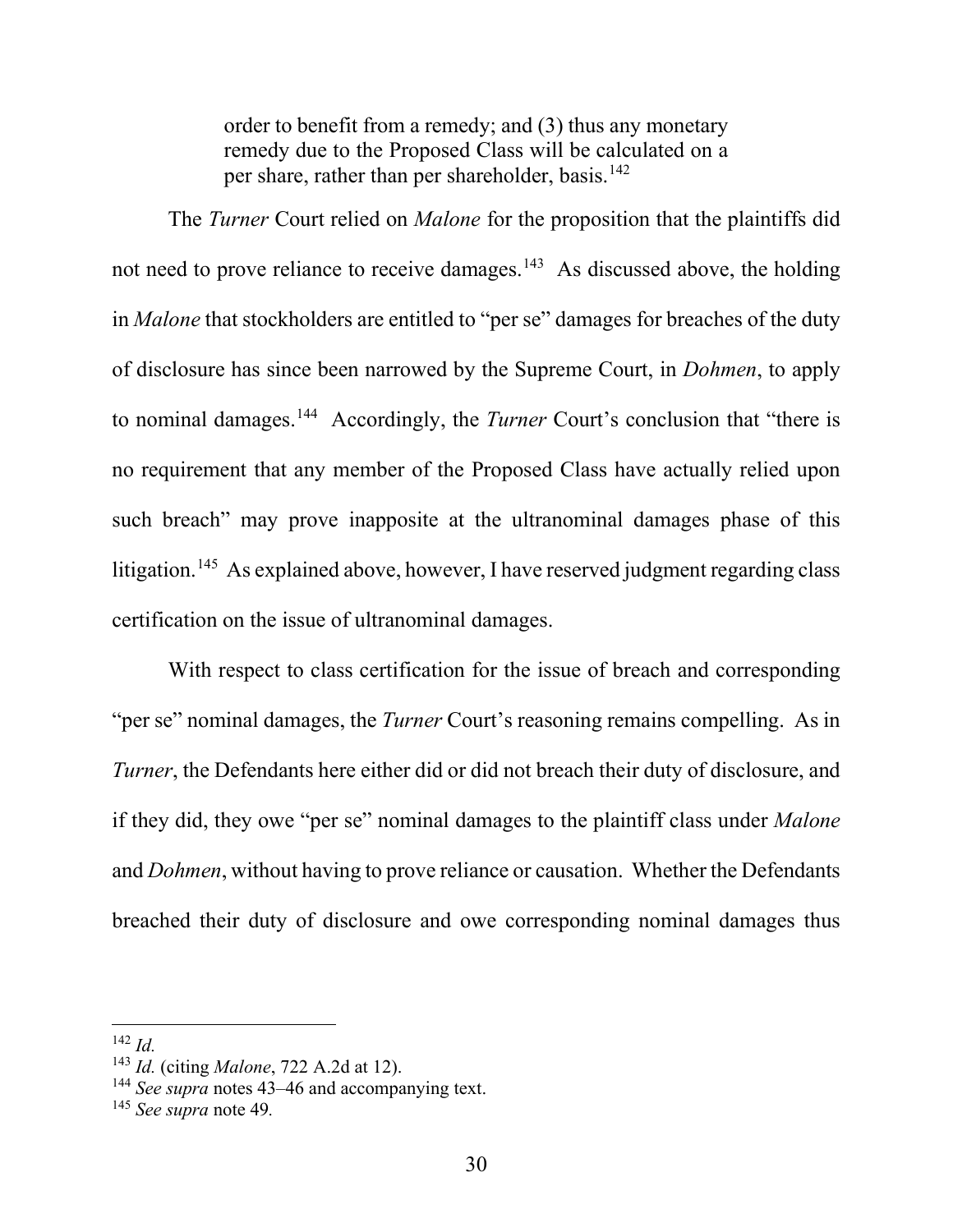involves "one set of actions by defendants creating a uniform type of impact upon the class of stockholders."146

Accordingly, I find that the proposed plaintiff class meets the requirements for certification under of Rule 23(b)(1), at least with respect to the issue of breach and nominal damages. Because I certify the plaintiff class under Rule 23(b)(1), I need not consider whether the class separately meets the criteria of Rule 23(b)(2). I therefore turn to the proposed defendant class.

# *C. The Defendant Class*

The Plaintiffs seek to certify a defendant class defined as follows:

all Polk Family members to the extent [Polk shares] owned directly or beneficially by them were: (a) controlled by a Polk Director, (b) were part of the control block of Polk shares directed by a Polk Director, (c) supported the actions of the Polk Directors or (d) benefitted from the actions of the Polk Directors challenged herein.<sup>147</sup>

The Plaintiffs have excluded from the proposed defendant class Polk stock "owned

by the [Polk Trusts] that were tendered into the Self-Tender."148 The Plaintiffs seek

to name Stephen Polk as the class representative for the defendant class.<sup>149</sup>

<sup>146</sup> *Turner*, 768 A.2d at 31 (quoting *Mobile*, 1991 WL 1392, at \*16).

 $147$  Proposed Order ¶ 5.

<sup>148</sup> *Id.*

<sup>149</sup> *Id.*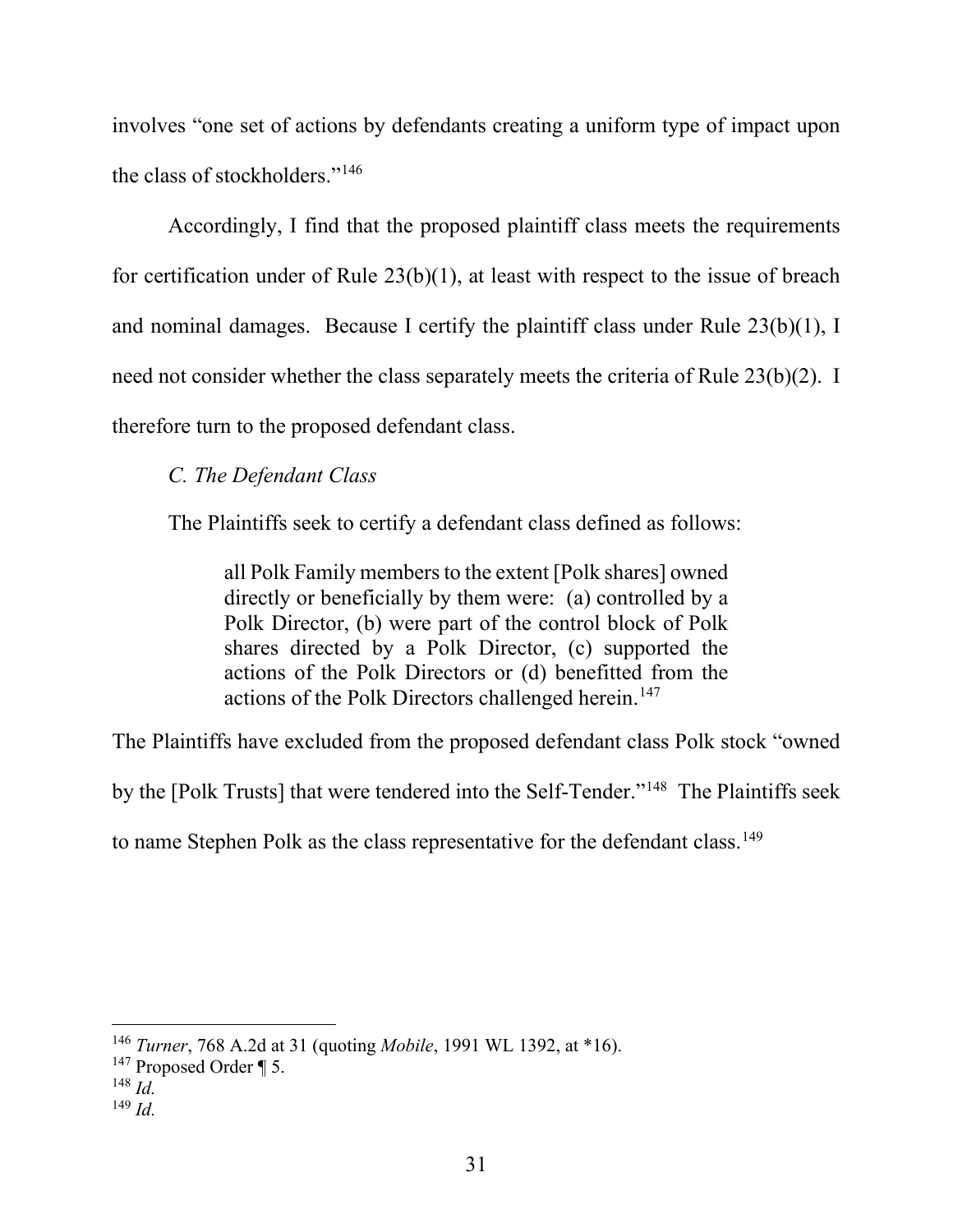A party seeking to certify a defendant class must meet the same requirements of Rule 23(a) and (b) that are required of a plaintiff class.<sup>150</sup> But "the creation of defendant classes raises due process concerns not encountered when the designation of a plaintiff class is sought."<sup>151</sup> "The crux of the distinction is<sup>[that]</sup> the unnamed plaintiff stands to gain while the unnamed defendant stands to lose."152 Therefore, "[b]efore certifying a defendant class, the court must carefully examine the impact of such certification on the rights of unnamed class members."153 Courts are reluctant to certify a defendant class absent a "sufficient showing of necessity."154

The Plaintiffs have failed to demonstrate that the proposed defendant class meets the requirements of Rule 23(a). First, the Plaintiffs have failed to demonstrate that Stephen Polk is an adequate class representative. As I discussed above, Rule

<sup>150</sup> *See* Ct. Ch. R. 23 ("[o]ne or more members of a class may sue *or be sued* as representative parties on behalf of all only if" the elements of Rule 23(a) and (b) are satisfied) (emphasis added)); *see also Weiner*, 584 A.2d at 1223 (examining certification of a defendant class by reference to Rule 23(a) and (b) criteria).

<sup>&</sup>lt;sup>151</sup> Follette v. Vitanza, 658 F. Supp. 492, 507 (N.D.N.Y. 1987) ("The reluctance of many courts to certify defendant classes is rooted in the fact that the creation of defendant classes raises due process concerns not encountered when the designation of a plaintiff class is sought."), *modified sub nom. Follette v. Cooper*, 658 F. Supp. 514 (N.D.N.Y. 1987), *order vacated in part on other grounds*, 671 F. Supp. 1362 (N.D.N.Y. 1987); *see also Funliner of Ala., L.L.C. v. Pickard*, 873 So. 2d 198, 212 (Ala. 2003) ("Courts have recognized that certification of defendant class actions give rise to certain due-process concerns not found in plaintiff class actions."); *In re Gap Stores Sec. Litig.*, 79 F.R.D. 283, 292 (N.D. Cal. 1978) ("defendant class actions seem to demand greater attention to the due process rights of absent class members" and "are seldom certified"); *Akerman v. Oryx Commc'ns, Inc.*, 609 F. Supp. 363, 374 (S.D.N.Y. 1984) ("[C]ertification of defendant classes is relatively rare. The creation of defendant classes raises due process issues not encountered in the context of plaintiff classes."), *aff'd*, 810 F.2d 336 (2d Cir. 1987).

<sup>152</sup> *Thillens, Inc. v. Cmty. Currency Exch. Ass'n of Ill., Inc.*, 97 F.R.D. 668, 674 (N.D. Ill. 1983). <sup>153</sup> *Akerman*, 609 F. Supp. at 375.

<sup>154</sup> *Flying Tiger Line, Inc. v. Cent. States, Sw. & Se. Areas Pension Fund*, 1986 WL 13366, at \*4 (D. Del. Nov. 20, 1986).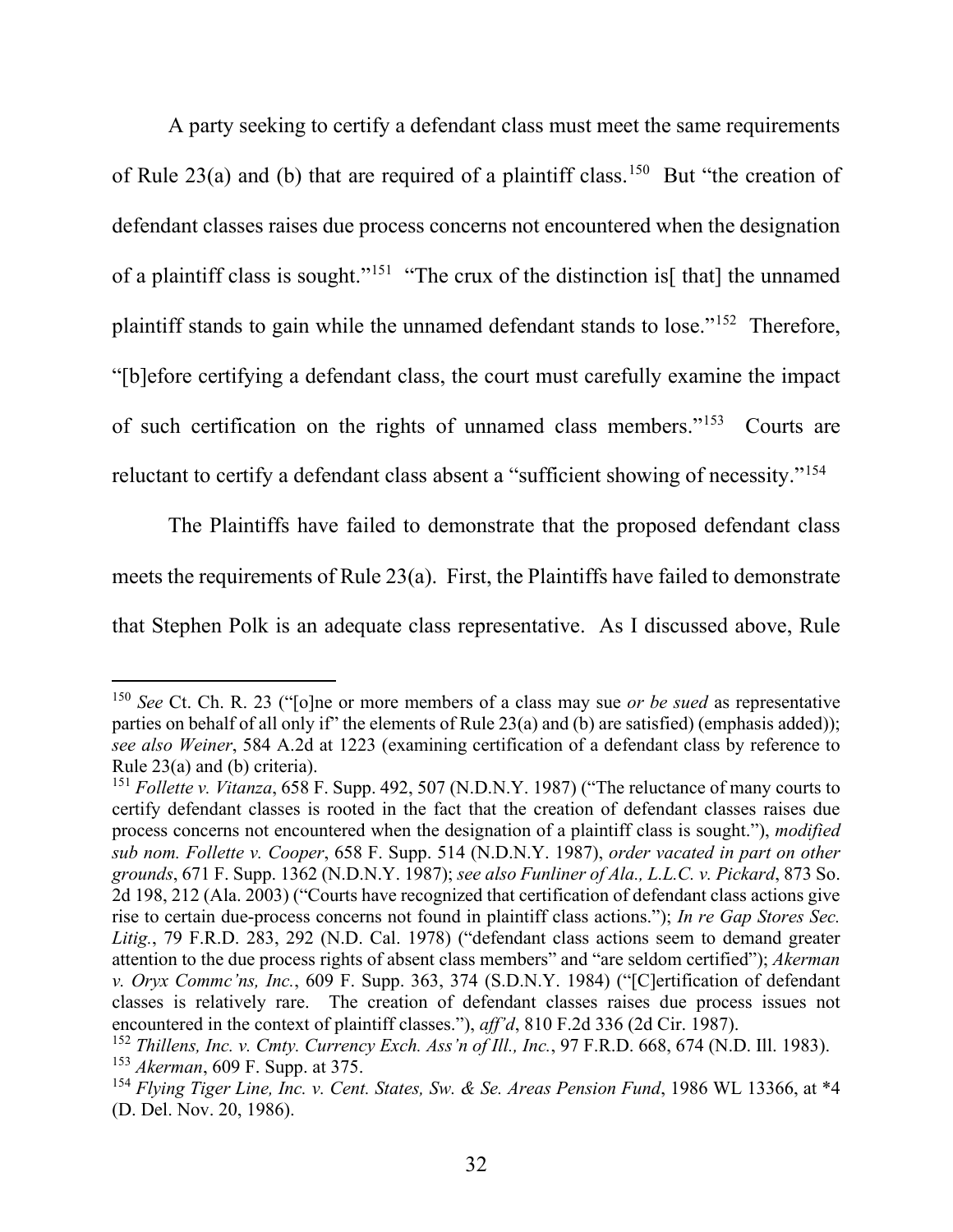$23(a)(4)$ 's adequacy requirement mandates that the representative's interests must not be antagonistic to the class.<sup>155</sup> As a class representative, Stephen Polk would serve as a fiduciary to the unnamed defendant class members.<sup>156</sup> But Stephen Polk is also a fiduciary of the Polk Trusts, both of which participated in the Self-Tender and are included in the plaintiff class.<sup>157</sup> If appointed as the defendant class representative, Stephen Polk would therefore serve as a fiduciary of the defendant class while at the same time serving as a fiduciary via the Polk Trusts of certain plaintiff class members. That conflict renders him inadequate to serve as a class representative, particularly given the heightened due process concerns pertaining to defendant classes.

Second, the defendant class members each have individualized defenses that are fatal to class certification here. The Plaintiffs' theory is that the defendant class members, who were Polk stockholders and members of the Polk Family, formed a controlling stockholder group and breached their duty of disclosure in connection with the Offer To Purchase.<sup>158</sup> But to establish a control group, the Plaintiffs must

<sup>157</sup> *See supra* note 16 and accompanying text.

<sup>155</sup> *Fuqua*, 752 A.2d at 127.

<sup>156</sup> *See Steinhardt v. Howard-Anderson*, 2012 WL 29340, at \*8 (Del. Ch. Jan. 6, 2012) ("class representatives 'act[ ] as fiduciaries on behalf of others'" (citation omitted)); *In re M & F Worldwide Corp. S'holders Litig.*, 799 A.2d 1164, 1174 n.34 (Del. Ch. 2002) ("[B]y asserting a representative role on behalf of a proposed class, representative plaintiffs and their counsel voluntarily accept a fiduciary obligation towards members of the putative class.").

<sup>158</sup> *See* Pls.' OB at 19–20 ("The members of the Polk Family Class through their *de facto* and/or *de jure* representative Stephen Polk (working with the other Polk family Directors) have acted in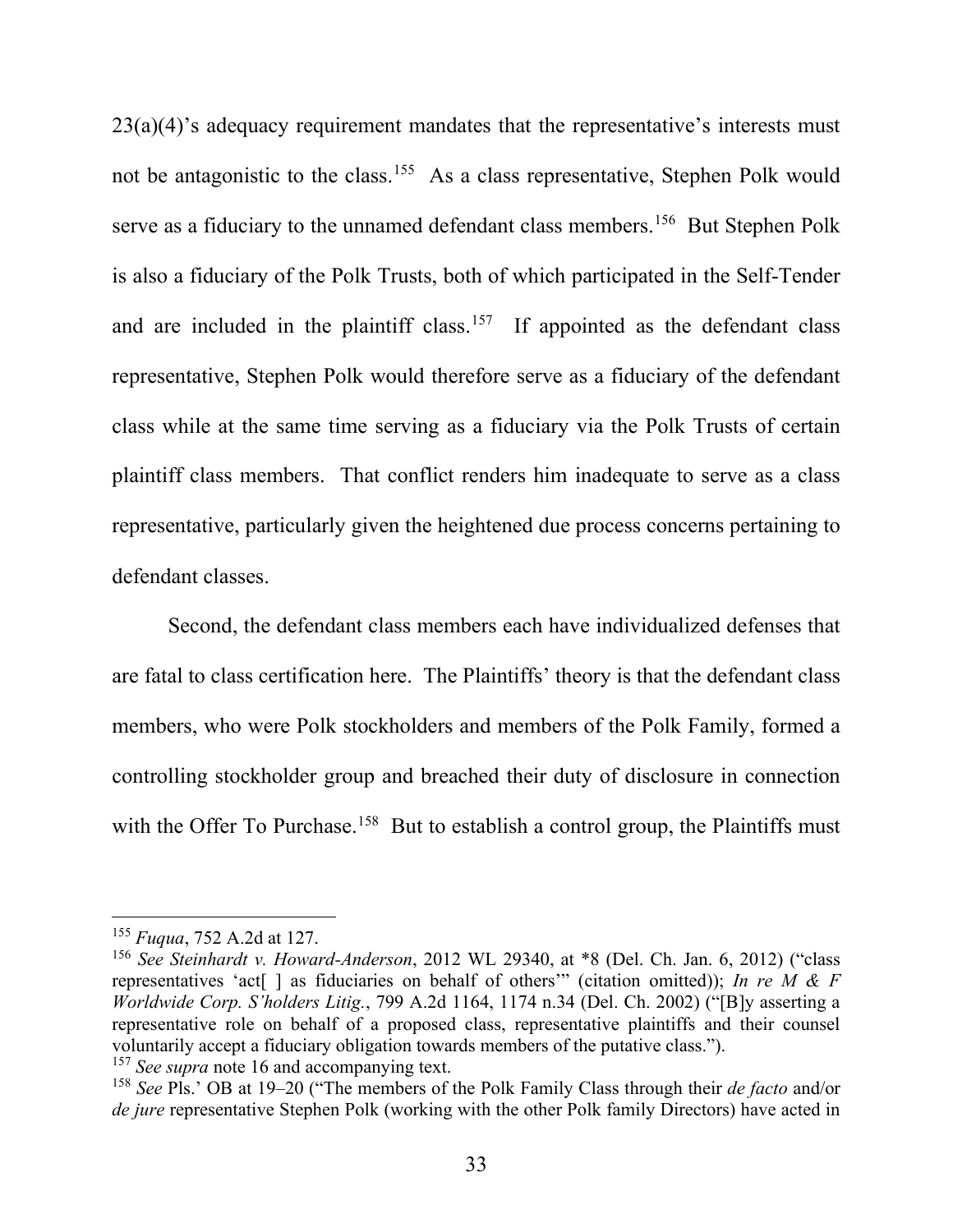show an "actual agreement" among the Defendant class members.<sup>159</sup> And to prevail on a claim for damages for a breach of the duty of disclosure, the Plaintiffs similarly must prove "a culpable state of mind or non-exculpated gross negligence" as to each defendant.160 Indeed, in asserting that Stephen Polk's claims are typical of the unnamed class members, the Plaintiffs repeatedly assert that the defendant class members "agreed" to act as a control group and were uniformly "aware" of the breaches of fiduciary duty.<sup>161</sup>

As discussed above, I held at the motion to dismiss stage that it was reasonably conceivable that the "Polk Family  $\dots$  acted as a controlling stockholder."<sup>162</sup> I noted, however, that "given the Complaint's failure to break down the ownership structure of the 'Polk Family,' it is far from clear that all stockholders who are also relatives of the founder are members of a control block; nothing in this [motion to dismiss opinion] should be read to the contrary."163 Therefore, despite my holding that it was "reasonably conceivable" that the "Polk Family" formed a control group, each

concert and agreed to control and dominate the affairs of Polk as a controlling shareholder block" and "knowingly supported and enabled the breaches of fiduciary duty alleged herein").

<sup>159</sup> *Sheldon v. Pinto Tech. Ventures, L.P.*, 220 A.3d 245, 252 (Del. 2019).

<sup>160</sup> *In re Wayport, Inc. Litig.*, 76 A.3d 296, 315 (Del. Ch. 2013).

<sup>161</sup> *See* Pls.' OB at 19 ("Polk Family Class . . . have acted in concert and agreed to control and dominate the affairs of Polk as a controller shareholder block"); *id.* ("Polk Family Class" "were aware that disclosures to the Polk shareholders have referred to their group as the 'Polk family shareholders,' the 'Polk family' and the 'Family Investors'"); *id.* at 20 ("Polk Family Class" shared "goal of freezing out minority shareholders"); *id.* ("Polk Family Class" "knowingly supported and enabled the breaches of fiduciary duty alleged herein").

<sup>162</sup> *Buttonwood*, 2017 WL 3172722, at \*6–7.

 $163$  *Id.* at \*6.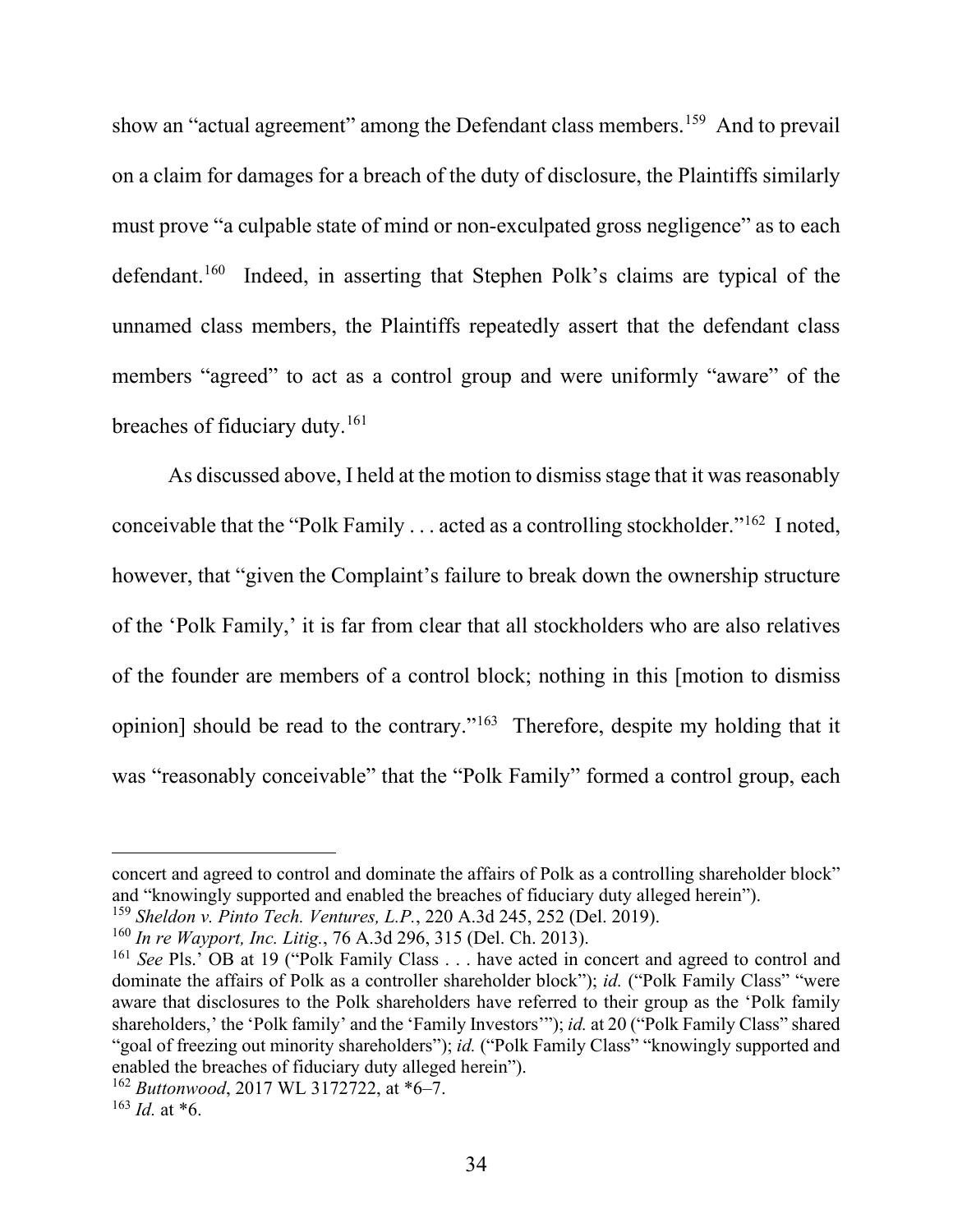stockholder who is also a relative of the Polk founder will have the opportunity at trial to demand that the Plaintiffs prove that he or she entered an "actual agreement" to form a control group. The claims against the putative defendant class are thus subject to individualized knowledge defenses with respect to each class member's participation in the alleged control group and each class member's "culpable state of mind" or "non-exculpated gross negligence" regarding the alleged disclosure violations.

At a minimum, these individualized defenses are fatal to Rule  $23(a)(3)$ 's requirement that "the claims or defenses of" Stephen Polk as "the representative part[y] are typical of the claims or defenses of the  $[defendant]$  class."<sup>164</sup> As discussed above, "a proposed class representative may not be typical if he is potentially subject to unique defenses not applicable to other class members."165 Although the Court articulated this rule statement in the context of plaintiff class representatives, the same principle is true with respect to defendant class representatives. In assessing typicality in the context of a defendant class, the court must "examine the status of the proposed class representative as compared to the nature of the class and the issues to be resolved."<sup>166</sup>

 $164$  Ct. Ch. R. 23(a)(3).

<sup>165</sup> *infoGROUP*, 2013 WL 610143, at \*3.

<sup>166</sup> *United States v. Loc. 1804-1, Int'l Longshoremen's Ass'n*, 1993 WL 439109, at \*1 (S.D.N.Y. Oct. 27, 1993) (discussing typicality under Fed. R. Civ. P. 23(a)(3)).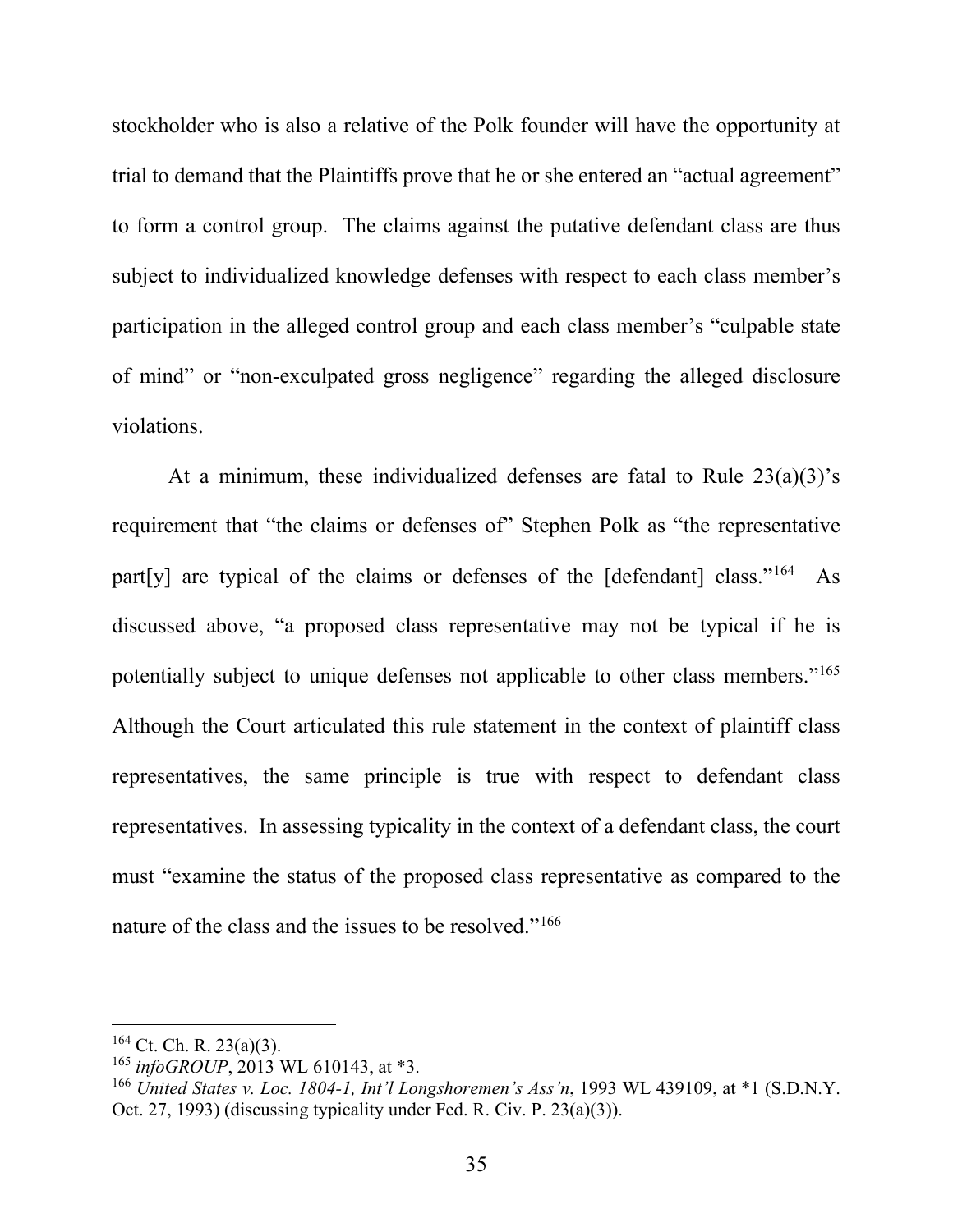As the President, CEO and Chairman of Polk, Stephen Polk's liability for any breach of his duties of loyalty or care in connection with the allegedly misleading disclosures is presumably not dependent on finding that a control group existed and that it included every stockholder that is related to Polk's founder. The claims against the unnamed defendant class members who are alleged to have formed a "Polk Family" control group are therefore "subject to unique defenses" not applicable to the claims against Stephen Polk—namely, whether they reached an "actual agreement" to participate in the alleged control group and whether they possessed the requisite state of mind with respect to the misleading nature of the Offer To Purchase.<sup>167</sup> Given the heightened due process concerns regarding defendant classes, I find these individualized questions sufficient to defeat typicality.

Accordingly, I find that Stephen Polk is not an adequate or typical representative for the proposed defendant class. I therefore decline to certify the defendant class. Although I need not consider whether the proposed defendant class satisfies the other requirements of Rule 23, I note that the individualized knowledge issues pertinent to each member of the putative defendant class may doom class certification under Rules  $23(b)(1)$  and  $(b)(2)$  as well.<sup>168</sup>

<sup>167</sup> *See Real Est. All., Ltd. v. Sarkisian*, 2007 WL 2814591, at \*3 (E.D. Pa. Sept. 24, 2007) (no typicality under Fed. R. Civ. P. 23(a)(3) where proposed defendant class representative's "knowledge . . . would not encompass the knowledge of the [other] proposed class members"). <sup>168</sup> See Countrywide, 2009 WL 846019, at \*11 (certification under Rule 23(b)(1)(A) "requires a 'total absence of individual issues.'" (citation omitted)); *id.* ("'[C]lass actions usually meet both subparts of subsection (b)(1) of Rule 23 or neither of them,' as each focuses on the individuality